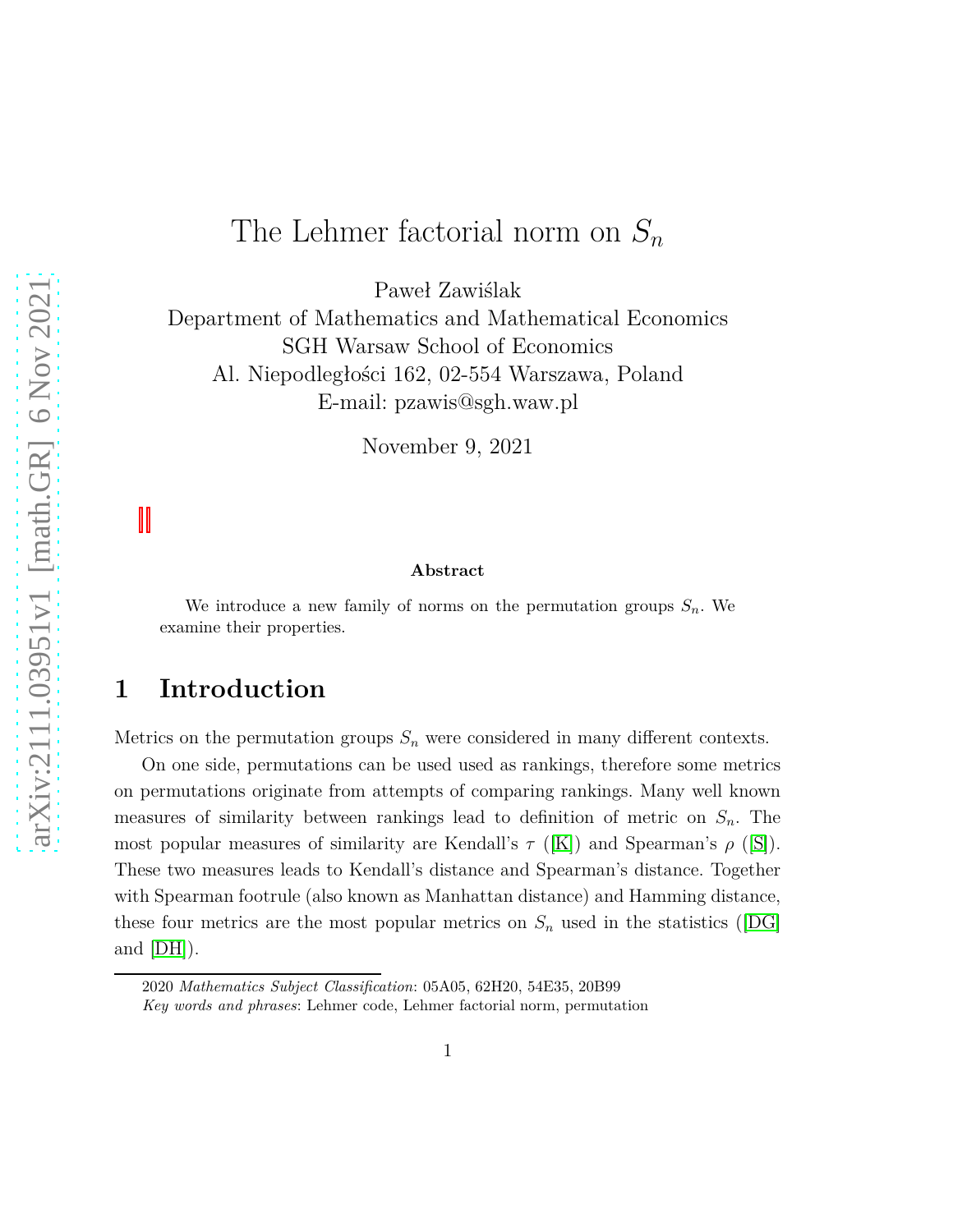The generalisations of these metrics in many different contexts we considered for example in [\[KW\]](#page-21-1), [\[LH\]](#page-21-2), [\[LZH\]](#page-21-3), [\[KV\]](#page-21-4), [\[QDRL\]](#page-22-1), [\[LY1\]](#page-21-5), [\[LY2\]](#page-21-6), [\[WSSC\]](#page-22-2), [\[FSS\]](#page-20-2) and [\[PP\]](#page-22-3).

On the other side, the study of statistical properties of natural valued functions on  $S_n$  has almost two hundred years of history, started with  $[R]$  and  $[M]$ , and continued by many authors (see for example [\[FZ\]](#page-20-3), [\[SS\]](#page-22-6) and [\[CSZ\]](#page-20-4)).

On the third side, natural inclusions of  $S_k$  in  $S_l$  (for  $k < l$ ) lead to a limit object *S*∞. Metrics on some limit objects related to groups were explored for example in  $[C],$  $[C],$  [\[TW\]](#page-22-7), [\[W\]](#page-22-8) and [\[GMZ\]](#page-21-7).

In this paper we present a slightly different approach, which can be considered as transversal to the previous three. The demand for the metric satisfying conditions [\(i\)](#page-6-0)-[\(vii\)](#page-6-1) of Theorem [3.6](#page-6-2) comes from the analysis of the votings' networks. Presicely, all most popular metrics on *S<sup>n</sup>* do not differentiate between the change on first two positions of the ranking and the change on last two positions. The metric coming from the norm presented in this paper do – see Theorem [3.6](#page-6-2) [\(iii\)](#page-6-3). Additionally, Theorems [4.5](#page-11-0) and [4.6](#page-13-0) describe distributions of the new norm (we call it the Lehmer norm) on all permutation groups  $S_n$  as well as its distribution on  $S_\infty$ .

We do not consider many others research contexts of permutations metrics. For more of these contexts see for example [\[DH\]](#page-20-1).

This paper is organised as follows. Section [2](#page-1-0) contains the basic definitions and notation. In Section [3](#page-2-0) we define the main object of this article - the Lehmer factorial norm. The definition bases on the notion on the Lehmer code. The properties of the Lehmer code are described in Lemmas [3.1](#page-3-0) and 3.3 as well as in Corollary [3.2.](#page-4-0) Theorem [3.6](#page-6-2) contains the basic attributes of the Lehmer norm. In Section [4](#page-9-0) we focus on the distribution of the Lehmer norm. This distribution is fully described in Theorems [4.5](#page-11-0) and [4.6](#page-13-0) together with Lemma [4.4.](#page-11-1)

#### <span id="page-1-0"></span>**2 Basic definitions and notation**

In this section we recall some basic definitions used in this paper as well as we set some notation.

In this article N denotes the set of all natural numbers, starting at 0, whereas  $\mathbb{N}_+$  – the set of all positive natural numbers. For  $n \in \mathbb{N}_+$  by  $[n]$  we denote the set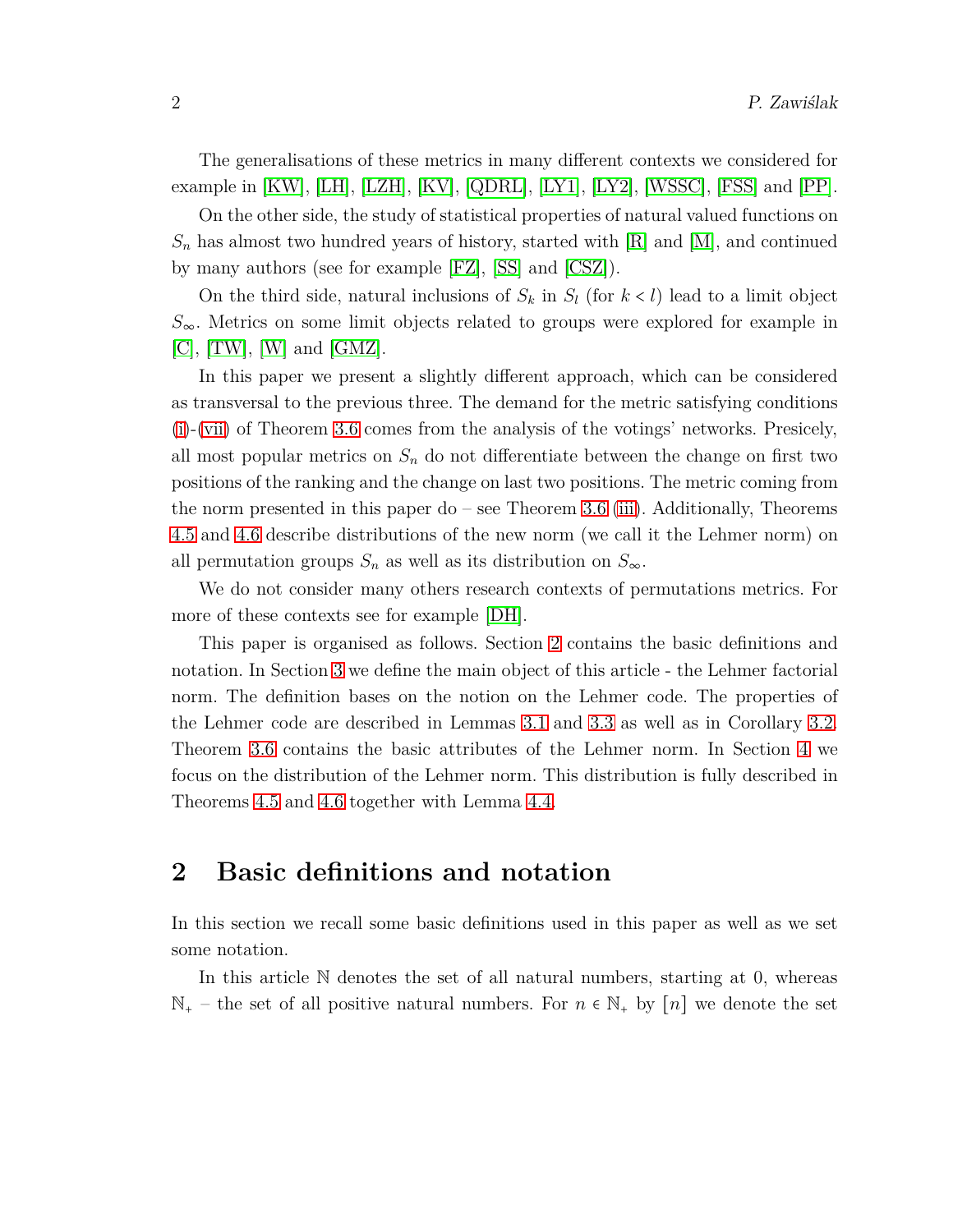$\{1, 2, \ldots, n\}$  and by  $S_n$  – the group of all permutations of [*n*].  $S_{\infty}$  stands for the group of all permutations of  $\mathbb{N}_+$  with a finite support.

A permutation  $\sigma \in S_n$  is denoted by

$$
\sigma=(\sigma(1),\sigma(2),\ldots,\sigma(n))
$$

In particular  $e_n = (1, 2, \ldots, n)$  denotes the identity permutation.

By  $\sigma^{-1}$  we denote the inverse permutation to  $\sigma$ , by  $\sigma\tau$  – the composition of  $\sigma$ and  $\tau$ , defined by  $(\sigma\tau)(i) = \sigma(\tau(i))$  for  $i = 1, 2, \ldots, n$ , whereas  $\bar{\sigma}$  stands for the permutation reverse to *σ*, given by  $\bar{\sigma}(i) = \sigma(n+1-i)$  for *i* = 1, 2, . . . , *n*.

For  $s = 1, 2, \ldots, n - 1$  let

$$
\sigma_s = (1, 2, \ldots, s-1, s+1, s, s+2, \ldots, n)
$$

(so  $\sigma_s$  is the adjacent transposition –  $(s, s+1)$  in the cycle notation).

**Definition 2.1.** For a permutation  $\sigma \in S_n$  its *Lehmer code* lc( $\sigma$ ) (see [\[G\]](#page-21-8)) is defined by

$$
lc(\sigma) = [c_1(\sigma), c_2(\sigma), \ldots, c_n(\sigma)]
$$

where the numbers  $c_i(\sigma)$  (for  $i = 1, 2, \ldots, n$ ) are given by

$$
c_i(\sigma) = |\{ j \in [n] : j > i \text{ and } \sigma(j) < \sigma(i) \}|
$$

The Lehmer code of  $\sigma$  coincides with the factorial number system representation of its position in the list of permutations of [*n*] in the lexicographical order (numbering the positions starting from  $0$ ) – compare [\[G\]](#page-21-8) to [\[L1\]](#page-21-9) and [\[L2\]](#page-21-10).

The Lehmer codes of permutations  $\sigma \in S_3$  are presented in Table [1.](#page-23-0)

#### <span id="page-2-0"></span>**3 The Lehmer factorial norm**

In this section we define the Lehmer factorial norm on the group  $S_n$ . We also examine its basic features.

We start with establishing some basic properties of the Lehmer code. To do this, we need some technical notation. For a permutation  $\sigma \in S_n$  and for  $i = 1, 2, \ldots, n$  let

$$
C(\sigma)_i = \{ j \in [n] : j > i \text{ and } \sigma(j) < \sigma(i) \} \text{ and } A(\sigma)_i = [i] \cup C(\sigma)_i
$$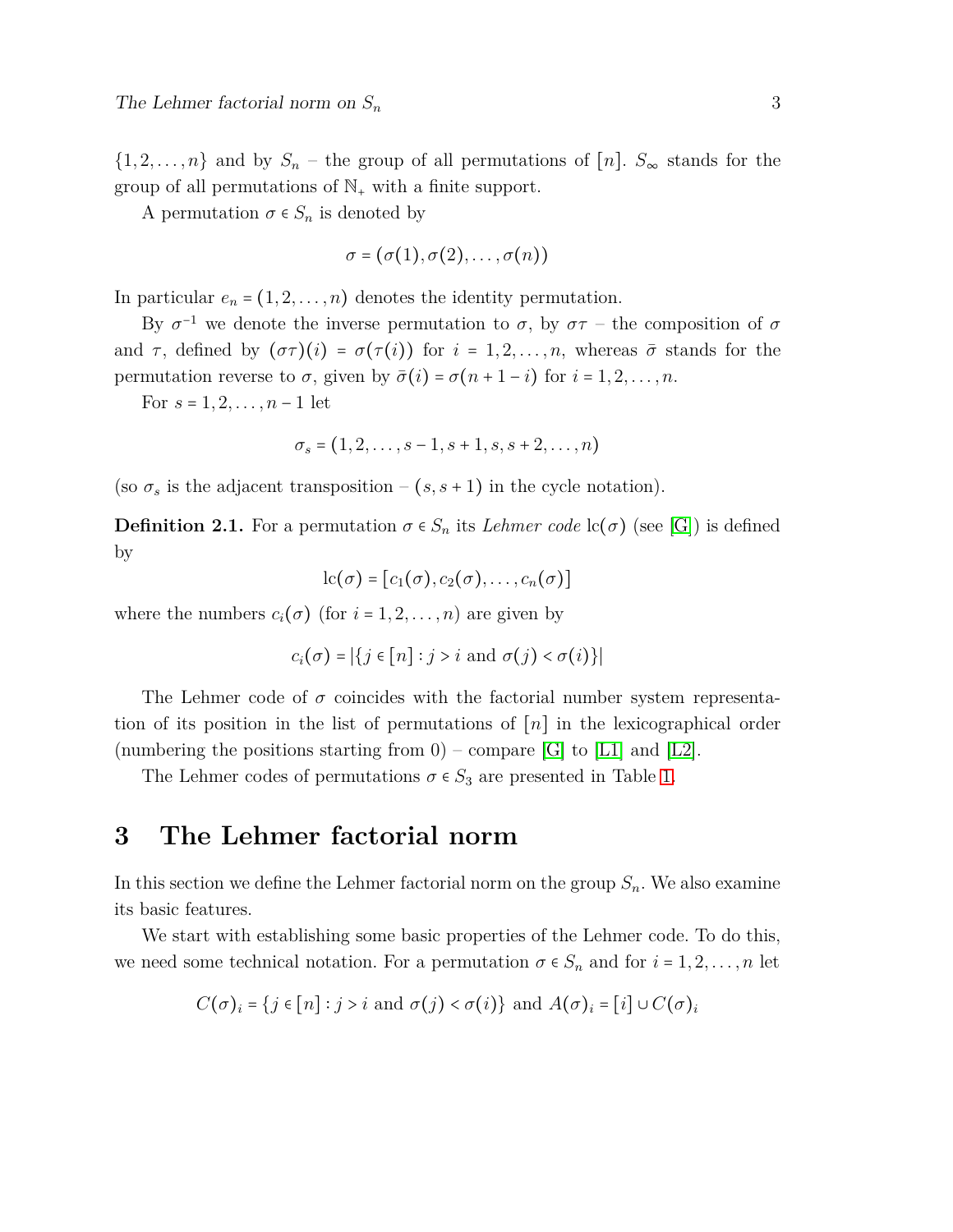Note, that if we denote the cardinality of *X* by |*X*|, then  $|C(\sigma)_i| = c_i(\sigma)$  and  $|A(\sigma)_i| =$  $i + c_i(\sigma)$ .

<span id="page-3-1"></span><span id="page-3-0"></span>**Lemma 3.1.** For all permutations  $\sigma, \tau \in S_n$  and for all  $i = 1, 2, \ldots, n$  the following hold:

- <span id="page-3-2"></span>(i)  $\sigma(i) \leq i + c_i(\sigma)$ ,
- <span id="page-3-3"></span>(ii)  $c_i(\sigma\tau) \leq c_i(\tau) + c_{\tau(i)}(\sigma)$ ,
- (iii)  $\sigma^{-1}$  determines the bijection between  $A(\sigma^{-1})_{\sigma(i)}$  and  $A(\sigma)_i$ . In particular

$$
i + c_i(\sigma) = \sigma(i) + c_{\sigma(i)}(\sigma^{-1})
$$

*Proof.* [\(i\)](#page-3-1) Note that  $|\{j \in [n] : j > i\}| = n - i$ , so

$$
|\{j \in [n] : j > i \text{ and } \sigma(j) > \sigma(i)\}| = n - i - c_i(\sigma)
$$

On the other hand

$$
|\{\sigma(j) : j \in [n] \text{ and } \sigma(j) > \sigma(i)\}| = n - \sigma(i)
$$

And since

$$
\sigma\bigg[\big\{j\in[n]:j>i\text{ and }\sigma(j)>\sigma(i)\big\}\bigg]\subseteq\big\{\sigma(j):j\in[n]\text{ and }\sigma(j)>\sigma(i)\big\}
$$

it follows that  $n - i - c_i(\sigma) \leq n - \sigma(i)$ .

[\(ii\)](#page-3-2) Choose  $k \in C(\sigma \tau)_i$ . If  $\tau(k) < \tau(i)$ , then  $k \in C(\tau)_i$ . Otherwise  $\tau(k) > \tau(i)$  and  $\sigma(\tau(k)) < \sigma(\tau(i))$ , therefore  $\tau(k) \in C(\sigma)_{\tau(i)}$ .

[\(iii\)](#page-3-3) Choose  $k \in A(\sigma^{-1})_{\sigma(i)}$  and let  $l = \sigma^{-1}(k)$ . We will show that  $l \in A(\sigma)$ . There are two possible cases.

- (a)  $k \le \sigma(i)$ : If  $l \le i$ , then  $l \in [i] \subseteq A(\sigma)$ *i*. Otherwise  $l > i$ , and since  $\sigma(l) = k \le \sigma(i)$ , it follows that  $\sigma(l) < \sigma(i)$  hence  $l \in C(\sigma)_i \subseteq A(\sigma)_i$ .
- (b)  $k > \sigma(i)$ : Therefore  $k \in C(\sigma^{-1})_{\sigma(i)}$ , so  $l = \sigma^{-1}(k) < \sigma^{-1}(\sigma(i)) = i$  and thus  $l \in [i] \subseteq A(\sigma)_i$ .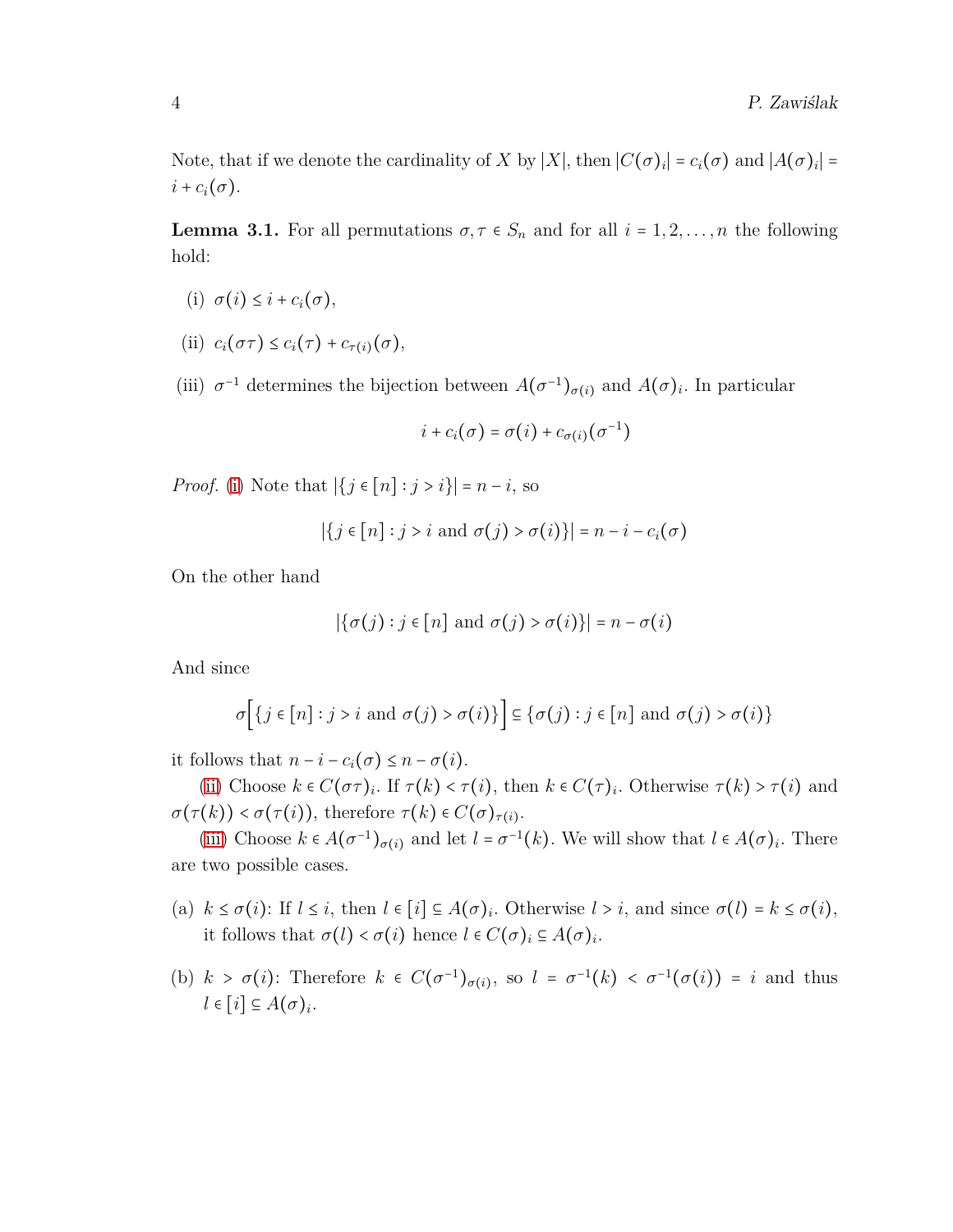We have shown that  $\sigma^{-1}\left[A(\sigma^{-1})_{\sigma(i)}\right] \subseteq A(\sigma)_i$ . Replacing  $\sigma$  with  $\sigma^{-1}$  leads to the second inclusion, which completes the proof.  $\Box$ 

As an obvious conclusion of Lemma [3.1](#page-3-0) [\(iii\)](#page-3-3) we get:

<span id="page-4-0"></span>**Corollary 3.2.** Elements of the Lehmer code of the inverse permutation to  $\sigma$  are given by

$$
c_i(\sigma^{-1}) = c_{\sigma^{-1}(i)}(\sigma) + \sigma^{-1}(i) - i
$$

for  $i = 1, 2, \ldots, n$ .

<span id="page-4-1"></span>In the next lemma we describe how the Lehmer code changes when a permutation is multiplied by an adjacent transposition.

<span id="page-4-2"></span>**Lemma 3.3.** (i)  $c_i(\sigma_s) = \delta_{is}$  (the Kronecker delta) for  $i = 1, 2, \ldots, n$  and  $s =$  $1, 2, \ldots, n-1.$ 

(ii) Let  $\tau = \sigma \sigma_s$ . If  $\sigma(s) < \sigma(s+1)$ , then

$$
\begin{cases} c_i(\tau) = c_i(\sigma) \text{ for } i \neq s, s+1\\ c_s(\tau) = c_{s+1}(\sigma) + 1\\ c_{s+1}(\tau) = c_s(\sigma) \end{cases}
$$

otherwise

$$
\begin{cases} c_i(\tau) = c_i(\sigma) \text{ for } i \neq s, s+1\\ c_s(\tau) = c_{s+1}(\sigma) \\ c_{s+1}(\tau) = c_s(\sigma) - 1 \end{cases}
$$

*Proof.* [\(i\)](#page-4-1) Follows definitions of the Lehmer code and  $\sigma_s$ .

[\(ii\)](#page-4-2) Note first, that

$$
\tau = (\sigma(1), \sigma(2), \ldots, \sigma(s-1), \sigma(s+1), \sigma(s), \sigma(s+2), \ldots, \sigma(n))
$$

Threrefore  $c_i(\sigma) = c_i(\tau)$  for  $i \neq s, s + 1$  (for  $i < s$  we have:  $s \in C(\sigma)_i$  if and only if  $s + 1 \in C(\tau)_i$ ).

Suppose that  $\sigma(s) < \sigma(s+1)$ . In this case

$$
C(\tau)_s = C(\sigma)_{s+1} \cup \{s+1\} \text{ and } C(\tau)_{s+1} = C(\sigma)_s
$$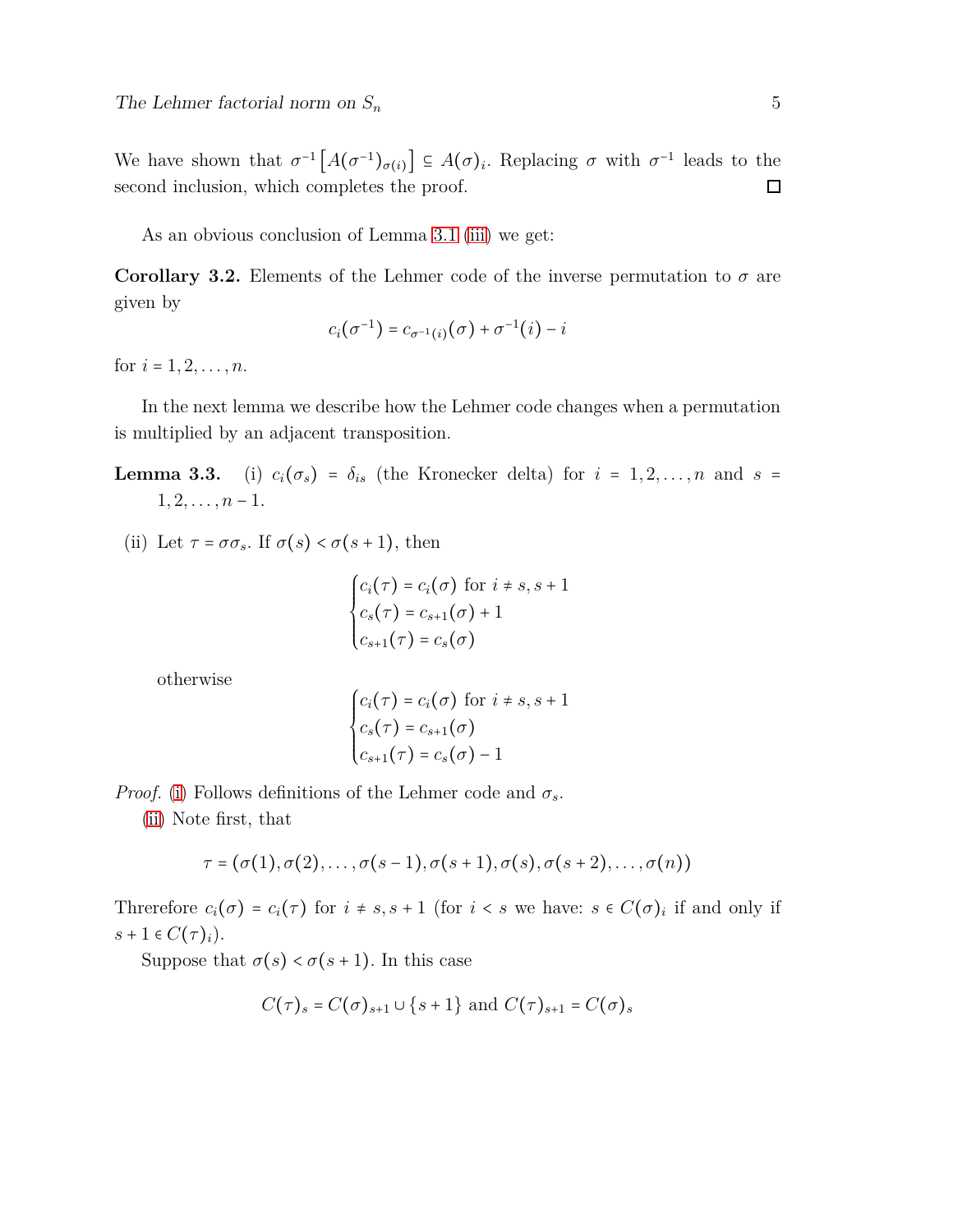If  $\sigma(s) > \sigma(s+1)$ , then

$$
C(\tau)_s = C(\sigma)_{s+1} \text{ and } C(\tau)_{s+1} = C(\sigma)_s \setminus \{s+1\}
$$

This finishes the proof.

Now we are ready to define the Lehmer factorial norm on *Sn*.

**Definition 3.4.** Let  $\sigma \in S_n$  be a permutation with the Lehmer code

$$
lc(\sigma) = [c_1(\sigma), c_2(\sigma), \ldots, c_n(\sigma)] = [k_{n-1}(\sigma), k_{n-2}(\sigma), \ldots, k_0(\sigma)]
$$

(here  $k_i(\sigma) = c_{n-i}(\sigma)$  for  $i = 0, 1, \ldots, n-1$ ). The *Lehmer factorial norm (with base 2)*  $\mathcal{LF}_2: S_n \to \mathbb{N}$  is given by

$$
\mathcal{LF}_2(\sigma) = \sum_{i=0}^{n-1} \left[ 2^i - 2^{i - k_i(\sigma)} \right]
$$

**Remark 3.5.** For a number  $m \in \mathbb{N}$  let

$$
m = k_{n-1} \cdot (n-1)! + \ldots + k_1 \cdot 1! + k_0 \cdot 0!
$$

be the (unique!) decomposition of *m* in such a way, that  $0 \le k_i \le i!$  for  $i = 0, 1, \ldots, n - 1$ 1 (in particular  $k_0 = 0$ ). Therefore  $m$  has the following factorial number system representation

$$
k_{n-1}:\ldots:k_1:0_!
$$

Consider the function  $LF_2 : \mathbb{N} \to \mathbb{N}$  given by

$$
LF_2(m) = LF_2 (k_{n-1} \cdot (n-1)! + ... + k_1 \cdot 1! + k_0 \cdot 0!) = \sum_{i=0}^{n-1} [2^i - 2^{i-k_i}]
$$

For  $\sigma \in \mathbb{N}$  let  $n_{\text{lex}}(\sigma)$  be the position of  $\sigma$  in the lexicographical order (numbering starting from 0). Then

$$
\mathcal{LF}_2(\sigma) = LF_2(n_{\text{lex}}(\sigma))
$$

The values  $\mathcal{LF}_2(\sigma)$  for  $\sigma \in S_3$  are presented in Table [1.](#page-23-0)

The next theorem yields information about the basic properties of the Lehmer norm.

 $\Box$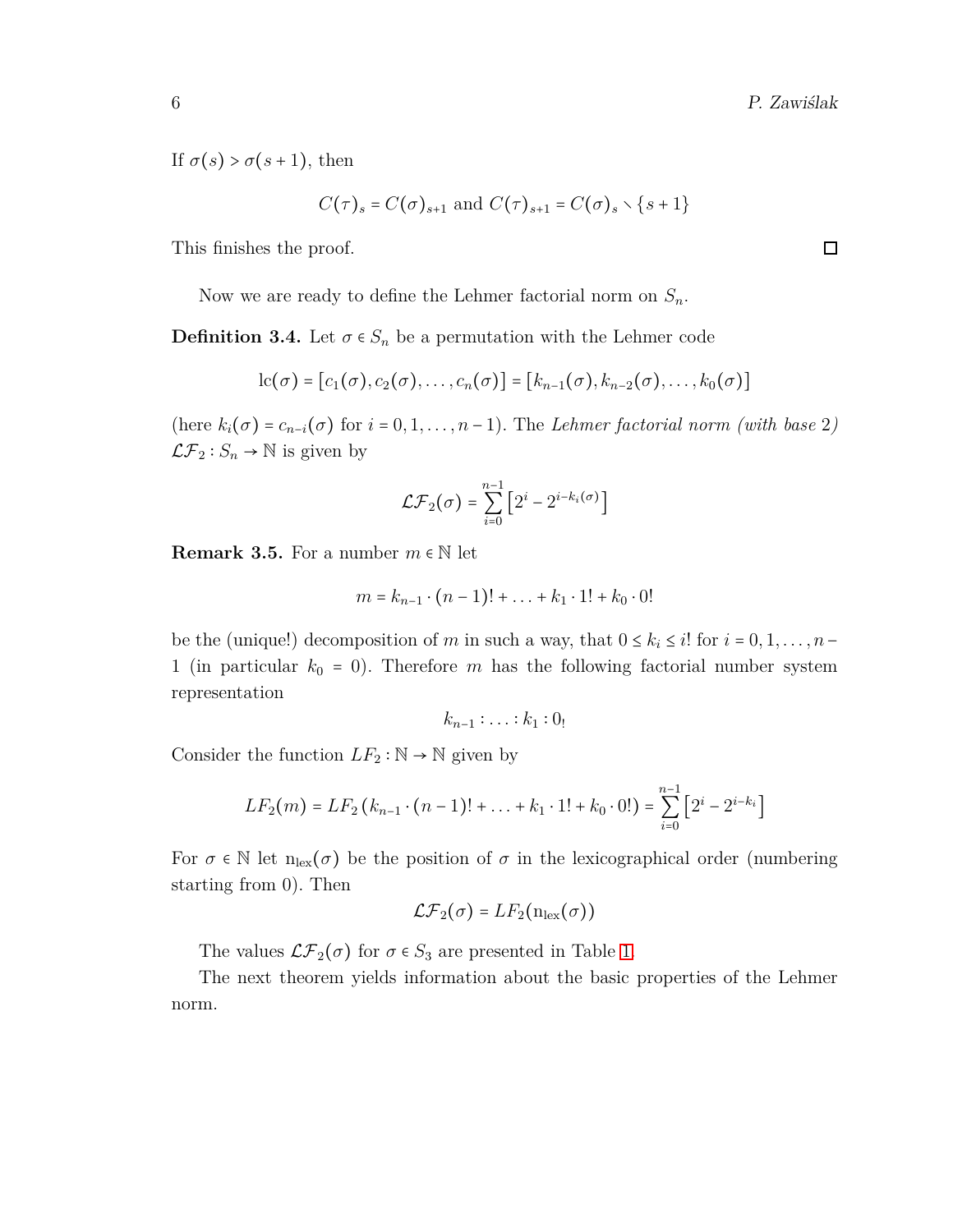<span id="page-6-2"></span><span id="page-6-0"></span>**Theorem 3.6.** The norm  $\mathcal{LF}_2$  satisfies the following:

- <span id="page-6-4"></span>(i)  $\mathcal{LF}_2(e_n) = 0$  is minimal and  $e_n$  (the identity) is the only permutation with this property.
- <span id="page-6-3"></span>(ii)  $\mathcal{LF}_2(\bar{e_n}) = 2^n - (n+1)$  is maximal and  $\bar{e_n}$  (the reverse of the identity) is the only permutation with this property.
- (iii)  $\mathcal{LF}_2(\sigma_s) = 2^{n-1-s}$  (recall that  $\sigma_s$  denotes the adjacent transposition) for  $s =$ 1*,* 2*, . . . , n* − 1, and therefore

$$
\mathcal{LF}_2(\sigma_1) > \mathcal{LF}_2(\sigma_2) > \ldots > \mathcal{LF}_2(\sigma_{n-1})
$$

<span id="page-6-5"></span>(iv) The inclusion  $\iota_n : S_n \to S_{n+1}$  given by

$$
\iota_n(\sigma)=(1,\sigma(1)+1,\sigma(2)+1,\ldots,\sigma(n)+1)
$$

preserves  $\mathcal{LF}_2$ .

- <span id="page-6-7"></span><span id="page-6-6"></span>(v)  $\mathcal{LF}_2(\sigma) = \mathcal{LF}_2(\sigma^{-1})$  for all  $\sigma \in S_n$ .
- <span id="page-6-1"></span>(vi)  $\mathcal{LF}_2(\sigma \tau) \leq \mathcal{LF}_2(\sigma) + \mathcal{LF}_2(\tau)$  for all  $\sigma, \tau \in S_n$ .

(vii) Let  $\tau = \sigma \sigma_s$ . Then

$$
|\mathcal{LF}_2(\tau) - \mathcal{LF}_2(\sigma)| = 2^{-\min\{c_s(\sigma), c_{s+1}(\sigma)\}} \mathcal{LF}_2(\sigma_s)
$$

*Proof.* [\(i\)](#page-6-0) Note that  $\mathcal{LF}_2(\sigma) \geq 0$  with the equality holds only if  $k_i(\sigma) = 0$  for  $i =$  $0, 1, \ldots, n-1$ . In such a case  $\sigma = e_n$ .

[\(ii\)](#page-6-4) The proof is similar to the one of [\(i\)](#page-6-0). Namely,  $\mathcal{LF}_2(\sigma)$  is maximal only if  $k_i(\sigma) = i$  for  $i = 0, 1, \ldots, n-1$  and this implies  $\sigma = \bar{e}_n$ .

[\(iii\)](#page-6-3) It is enough to see that  $c_i(\sigma_s) = \delta_{is}$  (see Lemma 3.3 [\(i\)](#page-4-1)).

[\(iv\)](#page-6-5) Follows the fact that for  $\sigma = (\sigma(1), \sigma(2), \ldots, \sigma(n))$  and  $\iota_n(\sigma) = (1, 1+\sigma(1), 1+\sigma(1))$  $\sigma(2), \ldots, 1 + \sigma(n)$  we have  $c_1(\iota_n(\sigma)) = 0$  and  $c_i(\iota_n(\sigma)) = c_{i-1}(\sigma)$  for  $i = 2, 3, \ldots, n+1$ . [\(v\)](#page-6-6) First note, that

$$
\mathcal{LF}_2(\sigma) = \sum_{i=0}^{n-1} \left[ 2^i - 2^{i-k_i(\sigma)} \right] = \sum_{i=0}^{n-1} \left[ 2^i - 2^{i-c_{n-i}(\sigma)} \right] = \sum_{j=1}^{n} \left[ 2^{n-j} - 2^{n-j-c_j(\sigma)} \right]
$$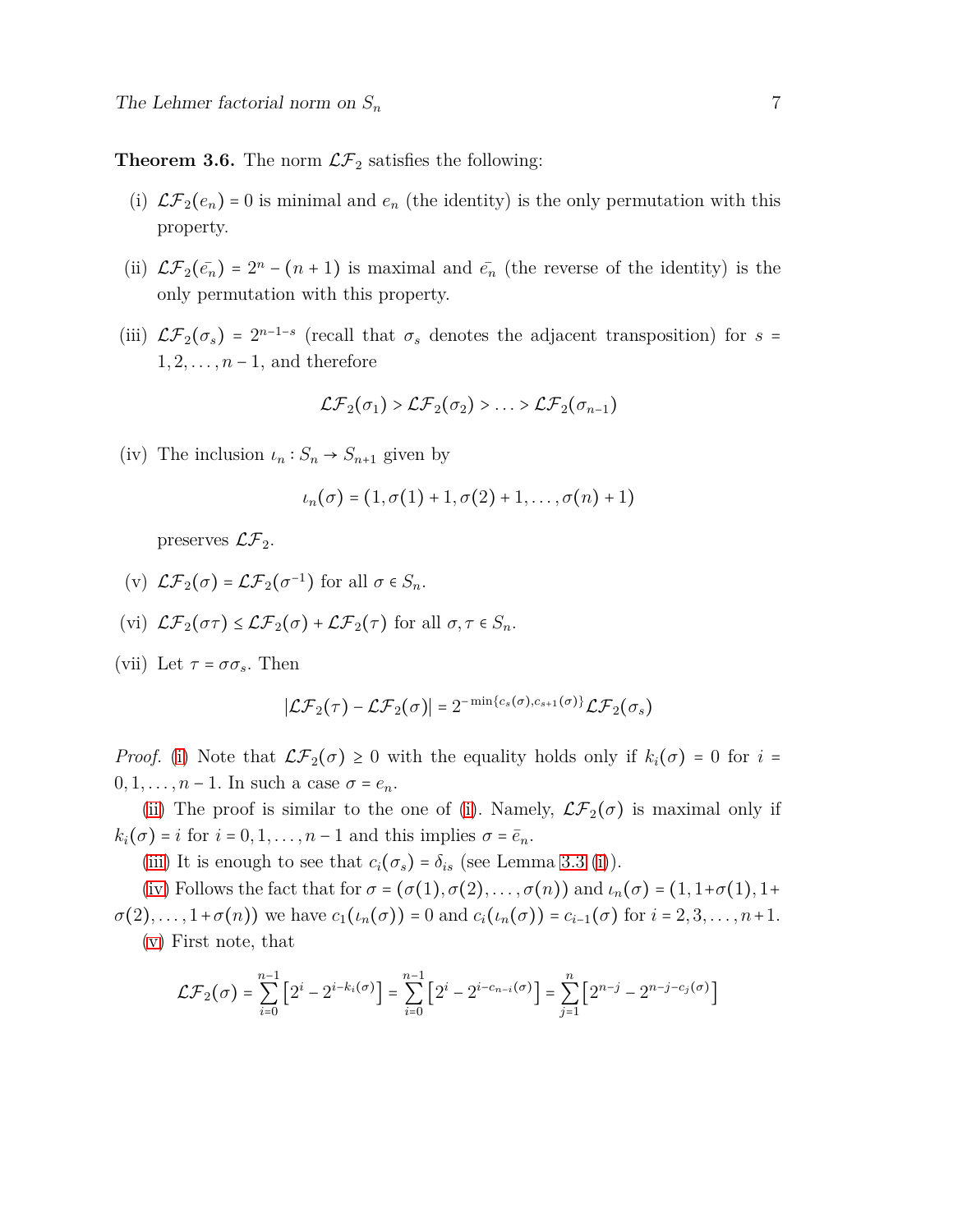Consequently, the equality  $\mathcal{LF}_2(\sigma) = \mathcal{LF}_2(\sigma^{-1})$  is equivalent to

$$
\sum_{j=1}^{n} 2^{n-j-c_j(\sigma)} = \sum_{j=1}^{n} 2^{n-j-c_j(\sigma^{-1})}
$$

Now according to Corollary [3.2](#page-4-0)

$$
n-j-c_j(\sigma^{-1})=n-j-[c_{\sigma^{-1}(j)}(\sigma)+\sigma^{-1}(j)-j]=n-\sigma^{-1}(j)-c_{\sigma^{-1}(j)}(\sigma)
$$

hence it is enough to notice that

$$
\sum_{j=1}^{n} 2^{n-j-c_j(\sigma)} = \sum_{j=1}^{n} 2^{n-\sigma^{-1}(j)-c_{\sigma^{-1}(j)}(\sigma)}
$$

is just change of order of summation. The last equality holds since for *j* taking all values from  $[n]$  the same holds for  $\sigma^{-1}(j)$ .

[\(vi\)](#page-6-7) We have the following equalities:

$$
\mathcal{LF}_2(\sigma) = \sum_{j=1}^{n} \left[ 2^{n-j} - 2^{n-j-c_j(\sigma)} \right]
$$

$$
\mathcal{LF}_2(\tau) = \sum_{j=1}^{n} \left[ 2^{n-j} - 2^{n-j-c_j(\tau)} \right]
$$

and

$$
\mathcal{LF}_2(\sigma \tau) = \sum_{j=1}^n \left[ 2^{n-j} - 2^{n-j-c_j(\sigma \tau)} \right]
$$

Therefore the inequality

$$
\mathcal{LF}_2(\sigma\tau) \leq \mathcal{LF}_2(\sigma) + \mathcal{LF}_2(\tau)
$$

is equivalent to the following ones

$$
\sum_{j=1}^{n} \left[ 2^{n-j} - 2^{n-j-c_j(\sigma \tau)} \right] \le \sum_{j=1}^{n} \left[ 2^{n-j} - 2^{n-j-c_j(\sigma)} \right] + \sum_{j=1}^{n} \left[ 2^{n-j} - 2^{n-j-c_j(\tau)} \right]
$$

$$
\sum_{j=1}^{n} 2^{n-j-c_j(\tau)} + \sum_{j=1}^{n} 2^{n-j-c_j(\sigma)} \le \sum_{j=1}^{n} 2^{n-j} + \sum_{j=1}^{n} 2^{n-j-c_j(\sigma \tau)}
$$

$$
\sum_{j=1}^{n} \frac{1}{2^{j+c_j(\tau)}} + \sum_{j=1}^{n} \frac{1}{2^{j+c_j(\sigma)}} \le \sum_{j=1}^{n} \frac{1}{2^{j}} + \sum_{j=1}^{n} \frac{1}{2^{j+c_j(\sigma \tau)}}
$$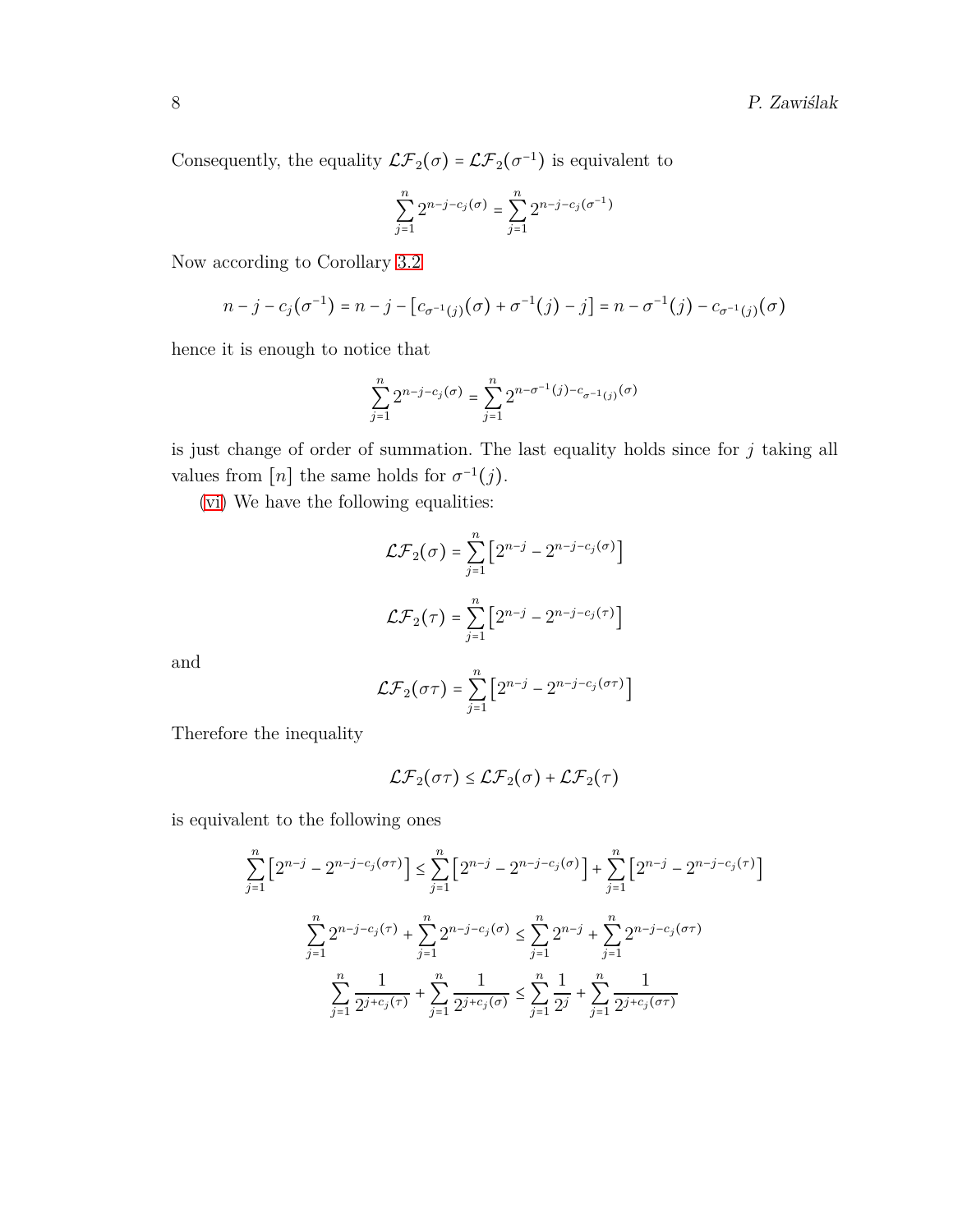The Lehmer factorial norm on  $S_n$  9

$$
\sum_{j=1}^n \frac{1}{2^{j+c_j(\tau)}} + \sum_{j=1}^n \frac{1}{2^{\tau(j)+c_{\tau(j)}(\sigma)}} \leq \sum_{j=1}^n \frac{1}{2^{\tau(j)}} + \sum_{j=1}^n \frac{1}{2^{j+c_j(\sigma \tau)}}
$$

The last inequality holds since for *j* taking all values from [*n*] the same holds for *τ*(*j*).

<span id="page-8-0"></span>To finish the proof, it is enough to show that for every  $j = 1, 2, \ldots, n$  we have

(3.1) 
$$
\frac{1}{2^{j+c_j(\tau)}} + \frac{1}{2^{\tau(j)+c_{\tau(j)}(\sigma)}} \le \frac{1}{2^{\tau(j)}} + \frac{1}{2^{j+c_j(\sigma\tau)}}
$$

By Lemma [3.1](#page-3-0) [\(i\)](#page-3-1) and [\(ii\)](#page-3-2),

(3.2) 
$$
c_j(\sigma\tau) \le c_j(\tau) + c_{\tau(j)}(\sigma) \text{ and } \tau(j) \le j + c_j(\tau).
$$

Since for non negative numbers *a*, *b*, *c*, *d* and *e* satisfying

<span id="page-8-1"></span>
$$
e \le b + d \text{ and } c \le a + b
$$

it holds

$$
\frac{1}{2^{a+b}}+\frac{1}{2^{c+d}}\leq \frac{1}{2^c}+\frac{1}{2^{a+e}}
$$

hence  $(3.1)$  is a consequence of  $(3.2)$  by substitution

$$
a = j, b = c_j(\tau), c = \tau(j), d = c_{\tau(j)}(\sigma)
$$
 and  $e = c_j(\sigma \tau)$ 

[\(vii\)](#page-6-1)

$$
\mathcal{LF}_2(\tau) - \mathcal{LF}_2(\sigma) = \sum_{i=0}^{n-1} \left[ 2^i - 2^{i-k_i(\tau)} \right] - \sum_{i=0}^{n-1} \left[ 2^i - 2^{i-k_i(\sigma)} \right] = \sum_{i=0}^{n-1} \left[ 2^{i-k_i(\sigma)} - 2^{i-k_i(\tau)} \right] = \sum_{i=0}^{n-1} \left[ 2^{i-c_{n-i}(\sigma)} - 2^{i-c_{n-i}(\tau)} \right] = \sum_{j=1}^{n} \left[ 2^{n-j-c_j(\sigma)} - 2^{n-j-c_j(\tau)} \right]
$$

Now according to Lemma 3.3 [\(ii\)](#page-4-2)  $c_j(\tau) = c_j(\sigma)$  for  $j \neq s, s + 1$ , hence

$$
\mathcal{LF}_2(\tau) - \mathcal{LF}_2(\sigma) = \left[2^{n-s-c_s(\sigma)} - 2^{n-s-c_s(\tau)}\right] + \left[2^{n-s-1-c_{s+1}(\sigma)} - 2^{n-s-1-c_{s+1}(\tau)}\right]
$$

If  $\sigma(s) < \sigma(s+1)$ , then by Lemma 3.3 [\(ii\)](#page-4-2)

$$
c_s(\tau) = c_{s+1}(\sigma) + 1
$$
 and 
$$
c_{s+1}(\tau) = c_s(\sigma)
$$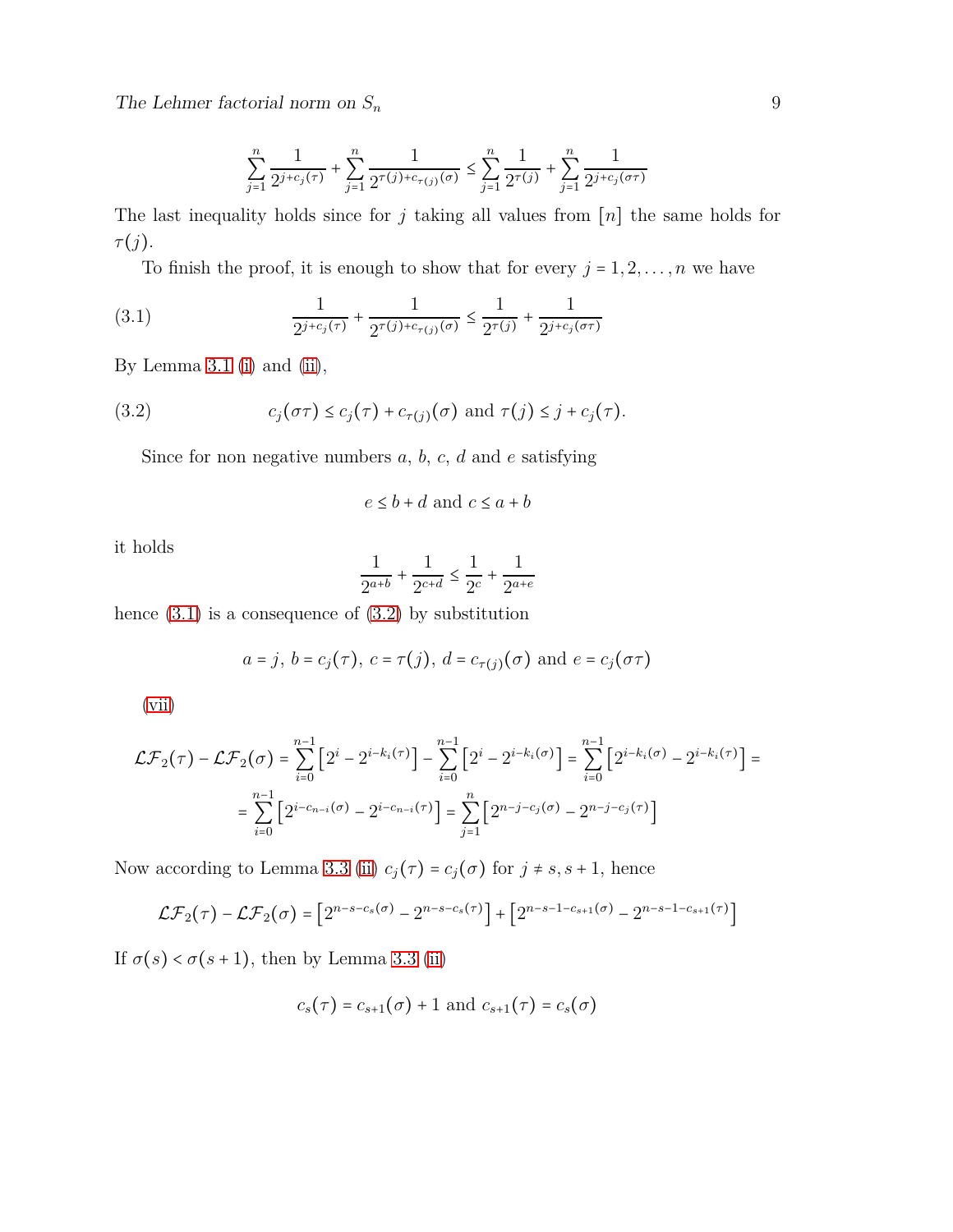Therefore

$$
\mathcal{LF}_2(\tau) - \mathcal{LF}_2(\sigma) = \left[2^{n-s-c_s(\sigma)} - 2^{n-s-c_{s+1}(\sigma)-1}\right] + \left[2^{n-s-1-c_{s+1}(\sigma)} - 2^{n-s-1-c_s(\sigma)}\right] =
$$
  
= 
$$
2^{n-s-1-c_s(\sigma)} = 2^{-c_s(\sigma)} \mathcal{LF}_2(\sigma_s)
$$

**Otherwise** 

$$
c_s(\tau) = c_{s+1}(\sigma)
$$
 and  $c_{s+1}(\tau) = c_s(\sigma) - 1$ 

and therefore

$$
\mathcal{LF}_2(\tau) - \mathcal{LF}_2(\sigma) = \left[ 2^{n-s-c_s(\sigma)} - 2^{n-s-c_{s+1}(\sigma)} \right] + \left[ 2^{n-s-1-c_{s+1}(\sigma)} - 2^{n-s-1-c_s(\sigma)+1} \right] =
$$
  
= -2<sup>n-s-1-c\_{s+1}(\sigma)</sup> = -2<sup>-c\_{s+1}(\sigma) \mathcal{LF}\_2(\sigma\_s)</sup>

The last equalities in both cases are due to [\(iii\)](#page-6-3).

To finish the proof, it is enough to notice that: if  $\sigma(s) < \sigma(s+1)$ , then  $c_s(\sigma) \le$  $c_{s+1}(s)$ , otherwise  $c_{s+1}(\sigma) < c_s(\sigma)$ .  $\Box$ 

### <span id="page-9-0"></span>**4 The distribution of the Lehmer factorial norm**

In this section we examine the properties of the probability distribution function of the values of the Lehmer norm.

We start with the following theorem, the proof of which is due to K. Majcher.

<span id="page-9-1"></span>**Theorem 4.1.** The direct limit of the system of groups  $(S_n, \iota_n)$  is given by

$$
\varinjlim (S_n, \iota_n) \cong S_\infty
$$

*Proof.* Note first, that

$$
S_{\infty} \cong \varinjlim \left( S_n, j_n \right)
$$

where  $j_n: S_n \to S_{n+1}$  is given by

$$
j_n(\sigma(1),\sigma(2),\ldots,\sigma(n))=(\sigma(1),\sigma(2),\ldots,\sigma(n),n+1)
$$

To see this for  $\sigma \in S_{\infty}$  let  $K(\sigma)$  be a minimal natural number such that  $\sigma(k) = k$  for all  $k \geq K(\sigma)$ . Define

$$
F(\sigma) = \begin{cases} (1) \in S_1 \text{ if } K(\sigma) = 1 \\ (\sigma(1), \dots, \sigma(K(\sigma) - 1)) \in S_{K(\sigma) - 1} \text{ if } K(\sigma) > 2 \end{cases}
$$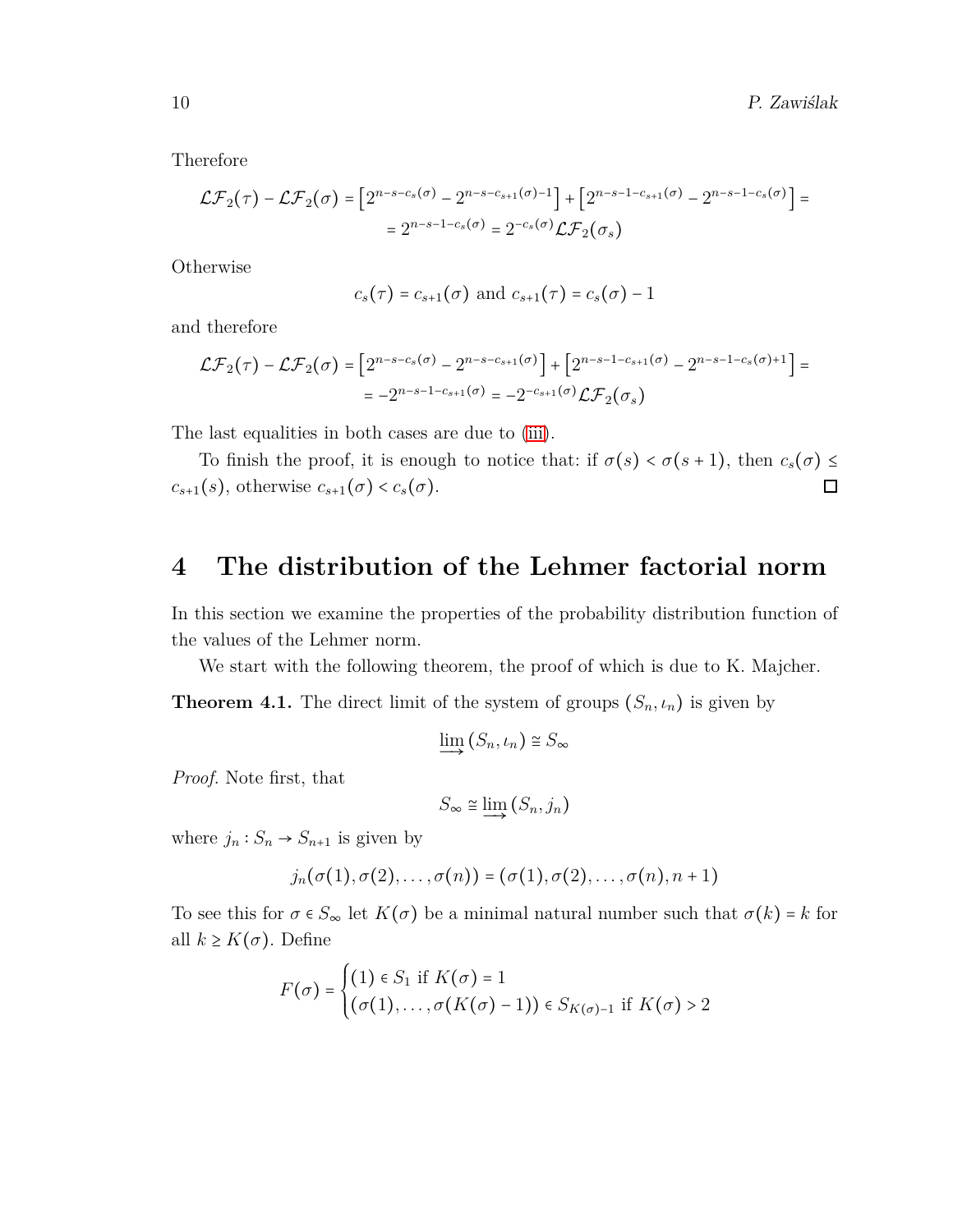(note, that it is impossible to have  $K(\sigma) = 2$ ).  $F(\sigma)$  determines the unique element

$$
G(\sigma) = (F(\sigma), j_{K(\sigma)-1}(F(\sigma)), \ldots) \underset{\sim}{\sim} \epsilon \underline{\lim} (S_n, j_n)
$$

It is easy to see that *G* is the isomorphism between  $S_{\infty}$  and  $\lim_{n \to \infty} (S_n, j_n)$ .

To finish the proof it is enough to note that for  $t_n$  being the conjugacy by  $\bar{e}_n$  the following diagrams commutes:



Note, that due to Theorems [4.1](#page-9-1) and [3.6](#page-6-2) [\(iv\)](#page-6-5),  $\mathcal{LF}_2$  can be seen as a norm on  $S_{\infty}$ .

We continue with the following observation concerning the properties of permutations from the image  $\iota_{n-1}[S_{n-1}]$ . According to the Theorem [3.6](#page-6-2) [\(ii\)](#page-6-4) and [\(iv\)](#page-6-5) we have the following:

**Remark 4.2.** Let  $\sigma \in S_n$  be a permutation. If  $c_1(\sigma) = 0$ , then

$$
\mathcal{LF}_2(\sigma) \le 2^{n-1} - n
$$

On the other hand, if  $c_1(\sigma) > 0$ , then

$$
\mathcal{LF}_2(\sigma) \ge 2^{n-2}
$$

The following definition will be crucial to dermine the distribution of  $\mathcal{LF}_2$  on  $S_{\infty}$ .

**Definition 4.3.** For a natural number  $m > 0$  and for  $k = 0, 1, \ldots$  let

$$
S_k(m) = \bigcup_{t \ge 1} \left\{ ((m_1, l_1), (m_2, l_2), \dots, (m_t, l_t)) \in \mathbb{N}^{2t} : k = m_1 > m_2 > \dots > m_t \ge 0; \right\}
$$

$$
m_j \ge l_j \ge 0 \text{ for } j = 1, 2, \dots, t; m = \sum_{j=1}^t \left[ \sum_{p=0}^{l_j} 2^{m_j - p} \right] \right\}
$$

and let  $s_k(m) = |S_k(m)|$ .

 $\Box$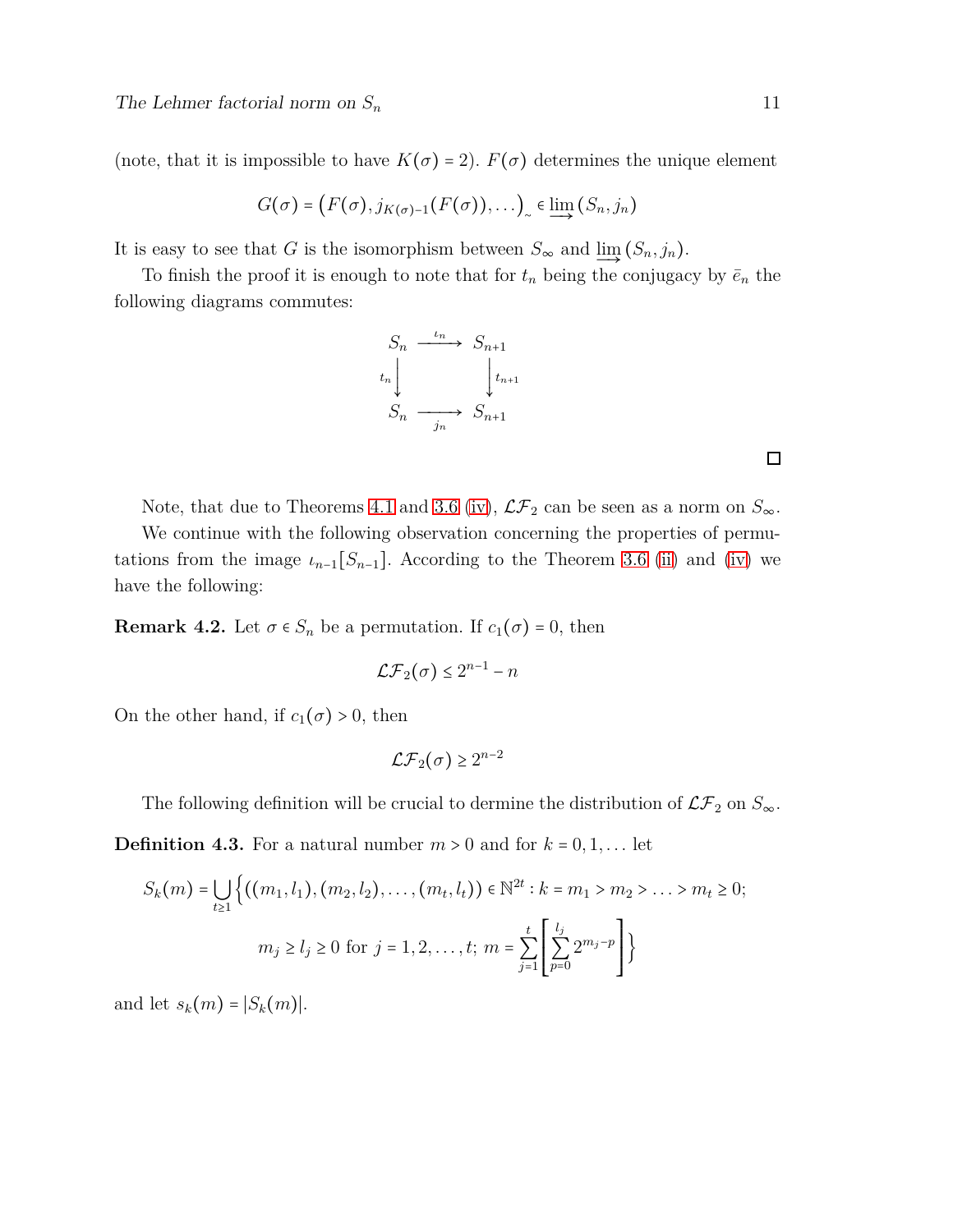<span id="page-11-1"></span>**Lemma 4.4.** Let  $m = \sum_{j=1}^{s} 2^{m_j}$  for some natural numbers  $m_1 > m_2 > \ldots > m_s \ge 0$ . Then  $s_k(m) = 0$  for all  $k \neq m_1, m_1 - 1$ .

*Proof.* Suppose first that  $k > m_1$ . Therefore

$$
m = \sum_{j=1}^{s} 2^{m_j} \le \sum_{i=0}^{m_1} 2^i = 2^{m_1+1} - 1 < 2^k
$$

hence *m* cannot be decomposed as a sum given by any element

$$
((m_1, l_1), (m_2, l_2), \ldots, (m_t, l_t)) \in S_k(m)
$$

On the other hand, if  $k < m_1 - 1$ , then (for  $\bar{m}_1 = k$ )

$$
\sum_{j=1}^t \left[ \sum_{p=0}^{\bar{l}_j} 2^{\bar{m}_j-p} \right] \le \sum_{i=0}^k \left[ \sum_{r=0}^i 2^r \right] = \sum_{i=0}^k \left[ 2^{i+1} - 1 \right] = 2^{k+2} - (k+2) < 2^{k+2} \le 2^{m_1} \le m
$$

and similarily, *m* cannot be decomposed as a sum given any element

$$
((\bar{m}_1, \bar{l}_1), (\bar{m}_2, \bar{l}_2), \ldots, (\bar{m}_t, \bar{l}_t)) \in S_k(m)
$$

According to Lemma [4.4](#page-11-1)

$$
s(m) = \sum_{k=0}^{\infty} s_k(m)
$$

is a well defined natural number. Moreover, the following holds:

<span id="page-11-0"></span>**Theorem 4.5.** Put  $s(0) = 1$ . Then for every natural number *m* we have

$$
s(m) = |\{\sigma \in S_{\infty} : \mathcal{LF}_2(\sigma) = m\}|
$$

*Proof.* The statement is obvious for *m* = 0.

Consider  $\sigma \in S_{\infty}$  different from the identity. Let *n* be the minimal natural number such that  $\sigma$  can be regarded as an element of  $S_n$ . Since  $\sigma$  is not the identity, it follows that  $n > 1$ . Finally, let  $m = \mathcal{LF}_2(\sigma)$ . Therefore

$$
m = \mathcal{LF}_2(\sigma) = \sum_{i=0}^{n-1} \left[ 2^i - 2^{i-k_i(\sigma)} \right] = \sum_{\substack{i=0 \\ k_i(\sigma) \neq 0}}^{n-1} \left[ \sum_{p=0}^{k_i(\sigma)-1} 2^{(i-1)-p} \right] = \sum_{\substack{i=1 \\ k_i(\sigma) \neq 0}}^{n-1} \left[ \sum_{p=0}^{k_i(\sigma)-1} 2^{(i-1)-p} \right]
$$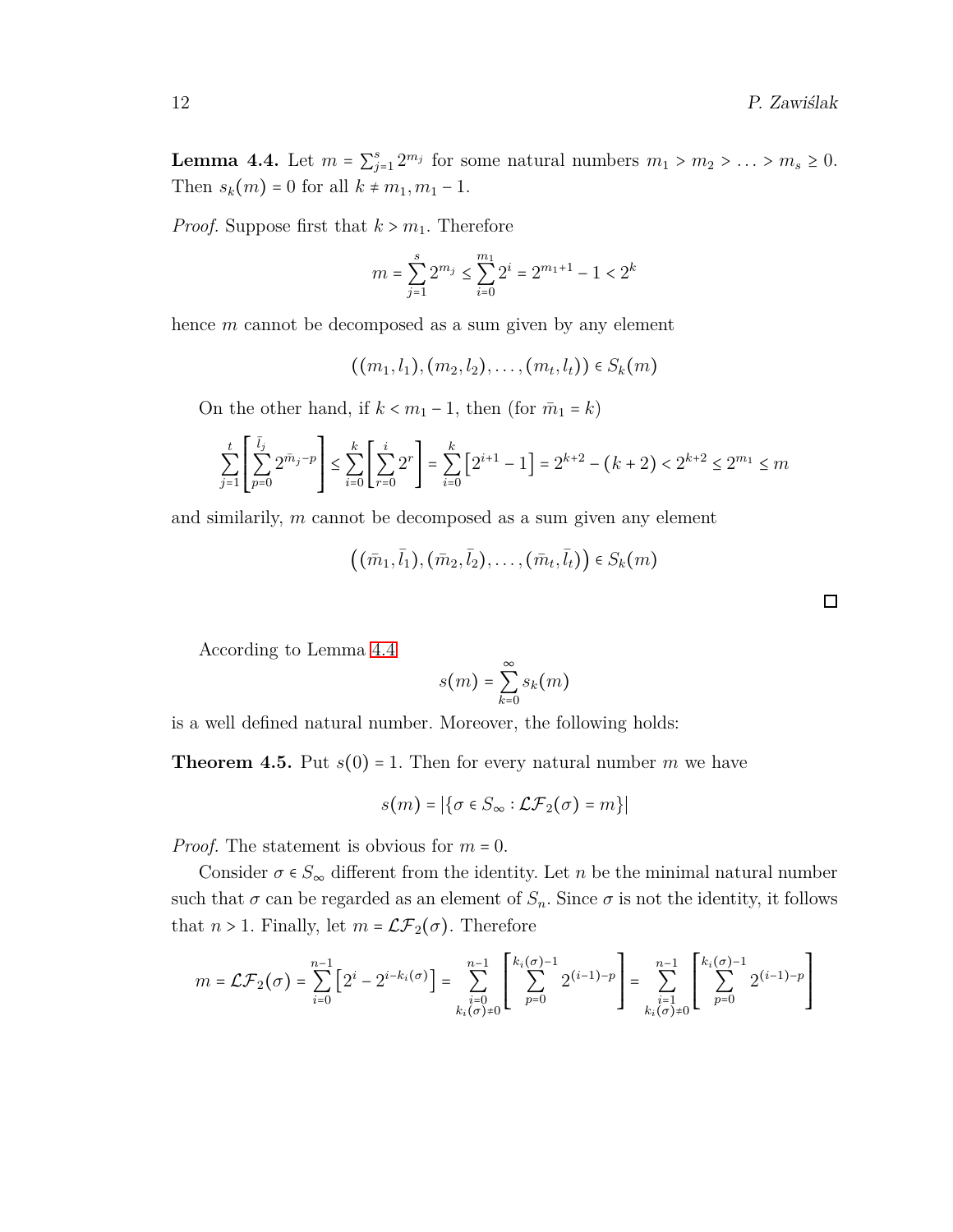Since *n* is minimal, it follows that  $k_{n-1}(\sigma) = c_1(\sigma) > 0$ .

Let  $i_1 > i_2 > \ldots > i_t$  be all elements of  $[n-1]$  such that  $k_{i_j}(\sigma) \neq 0$  for  $j = 1, 2, \ldots, t$ (of course  $t \ge 1$ ) and let  $m_j = i_j - 1$ . Thus we have

$$
n-2=m_1>m_2>\ldots>m_t\geq 0
$$

Put  $l_j = k_{i_j}(\sigma) - 1$  and note, that  $l_j \leq m_j$ .

Since

$$
m = \sum_{\substack{i=1 \ k_i(\sigma) \neq 0}}^{n-1} \left[ \sum_{p=0}^{k_i(\sigma)-1} 2^{(i-1)-p} \right] = \sum_{j=1}^t \left[ \sum_{p=0}^{l_j} 2^{m_j-p} \right]
$$

this decomposition of  $\mathcal{LF}_2(\sigma) = m$  determines the element

$$
((m_1, l_1), (m_2, l_2), \ldots, (m_t, l_t)) \in S_{n-2}(m)
$$

On the other hand, for an element

$$
((m_1, l_1), (m_2, l_2), \ldots, (m_t, l_t)) \in S_n(m)
$$

let  $\sigma \in S_{n+2}$  be given by its Lehmer code in the following way:

$$
lc(\sigma) = [c_1(\sigma), c_2(\sigma), \ldots, c_{n+2}(\sigma)] = [k_{n+1}(\sigma), k_n(\sigma), \ldots, k_0(\sigma)]
$$

where

- $k_{m_i+1}(\sigma) = l_i + 1$  for  $j = 1, 2, ..., t$ ,
- $k_i(\sigma) = 0$  for  $i \in \{0, 1, \ldots, m+1\} \setminus \{m_1 + 1, m_2 + 1, \ldots, m_t + 1\}$

For  $\sigma$  defined in such a way it holds

$$
\mathcal{LF}_2(\sigma) = \sum_{i=0}^{n+1} \left[ 2^i - 2^{i-k_i(\sigma)} \right] = \sum_{\substack{i=0 \\ k_i(\sigma) \neq 0}}^{n+1} \left[ \sum_{p=0}^{k_i(\sigma)-1} 2^{(i-1)-p} \right] = \sum_{j=1}^t \left[ \sum_{p=0}^{k_i(\sigma)-1} 2^{(i-1)-p} \right] = \sum_{j=1}^t \left[ \sum_{p=0}^{k_j(\sigma)-1} 2^{m_j - p} \right] = m
$$

Moreover, the assigments

$$
\sigma \rightarrow ((m_1, l_1), (m_2, l_2), \ldots, (m_t, l_t))
$$
 and  $((m_1, l_1), (m_2, l_2), \ldots, (m_t, l_t)) \rightarrow \sigma$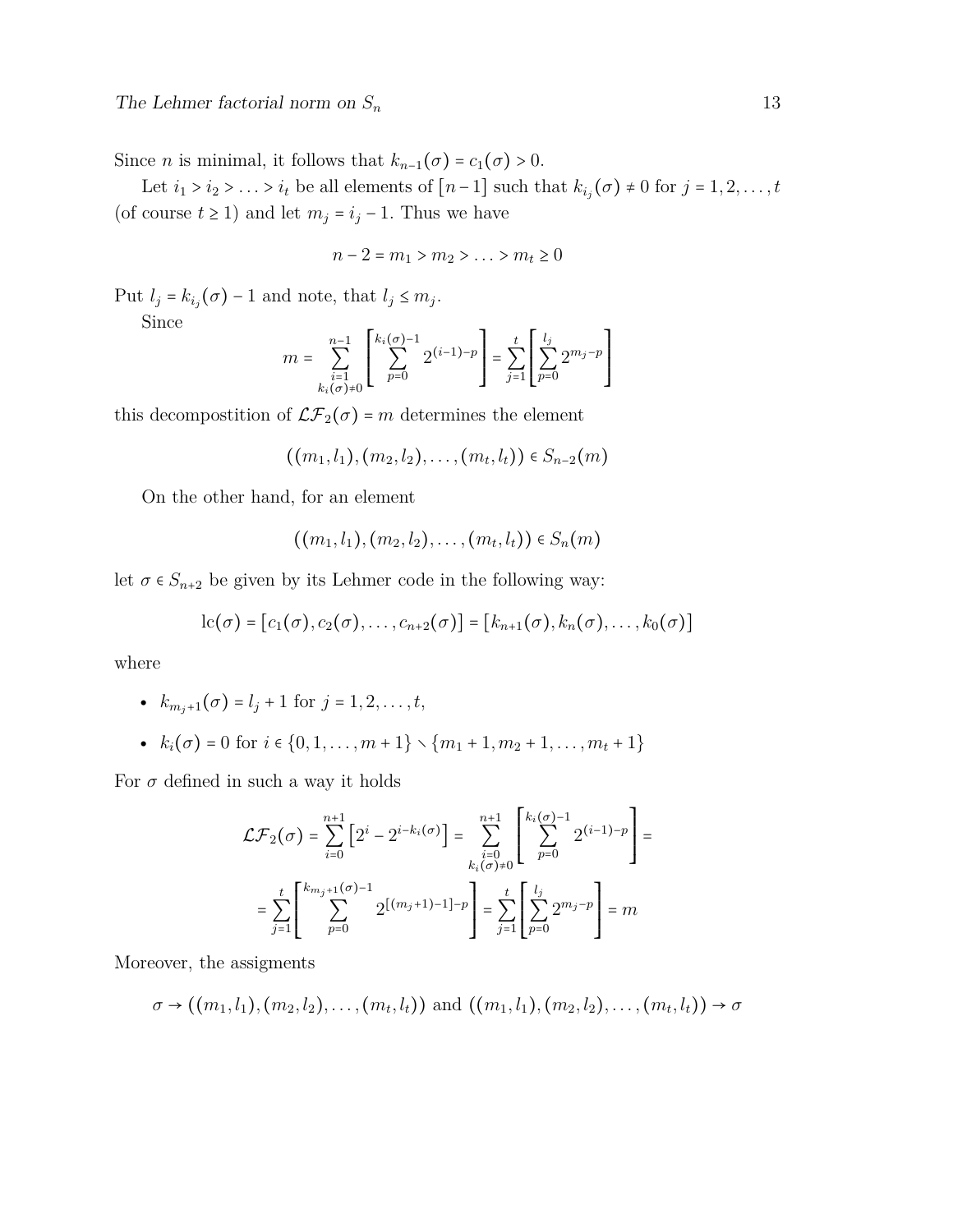are mutually inverse.

This finishes the proof.

In the next theorem we present the recursive properties of numbers  $s_k(m)$ . Note, that Theorems [4.5](#page-11-0) and [4.6](#page-13-0) together with Lemma [4.4](#page-11-1) fully describe the distribution of  $\mathcal{LF}_2$  on  $S_{\infty}$ . The values of  $s_k(m)$  for  $m = 1, 2, ..., 8$ , together with the corresponding permutations can be found in Table [2.](#page-23-1) The graphs of functions  $s(m)$  and  $d(m)$  =  $\sum_{l=1}^{m} s(l)$  for  $m = 1, 2, \ldots, 256$  are presented in Figure [1.](#page-24-0)

<span id="page-13-1"></span><span id="page-13-0"></span>**Theorem 4.6.** The following holds:

- <span id="page-13-2"></span>(i)  $s(0) = 1$ ;
- <span id="page-13-3"></span>(ii)  $s_0(1) = 1$  and  $s_k(1) = 0$  for  $k > 0$ ;
- <span id="page-13-4"></span>(iii)  $s_0(2) = 0$ ,  $s_1(2) = 1$  and  $s_k(2) = 0$  for  $k > 1$ ;
- $(iv)$  *s<sub>m</sub>*  $(2^m) = 1$ ,

$$
s_{m-1}(2^m) = \sum_{j=0}^{m-1} \left[ \sum_{k=0}^{m-2} s_k \left( 2^m - \left( 2^{m-1} + \ldots + 2^j \right) \right) \right]
$$

and  $s_k(2^m) = 0$  for  $k \neq m, m - 1$ ;

<span id="page-13-5"></span>(v) For 
$$
l = 0, 1, ..., m - 1
$$

$$
s_m\left(2^m + \ldots + 2^l\right) = 1 + \sum_{j=l}^{m-1} \left[ \sum_{k=0}^{m-1} s_k \left(2^j + \ldots + 2^l\right) \right],
$$
  
\n
$$
s_{m-1}\left(2^m + \ldots + 2^l\right) = \sum_{j=0}^{m-1} \left[ \sum_{k=0}^{m-2} s_k \left( \left(2^m + \ldots + 2^l\right) - \left(2^{m-1} + \ldots + 2^j\right) \right) \right]
$$
  
\nand  $s_k\left(2^m + \ldots + 2^l\right) = 0$  for  $k \neq m, m-1$ ;

<span id="page-13-6"></span>(vi) For  $l = 2, 3, ..., m - 1$  and for  $a_0, a_1, ..., a_{l-2} \in \{0, 1\}$  not all being equal to 0

$$
s_m\left(2^m+\ldots+2^l+a_{l-2}2^{l-2}+\ldots+a_02^0\right)=
$$
  

$$
\sum_{k=0}^{m-1}\left[s_k\left(a_{l-2}2^{l-2}+\ldots+a_02^0\right)\right]+\sum_{j=l}^{m-1}\left[\sum_{k=0}^{m-1}s_k\left(2^j+\ldots+2^l+a_{l-2}2^{l-2}+\ldots+a_02^0\right)\right],
$$

 $\Box$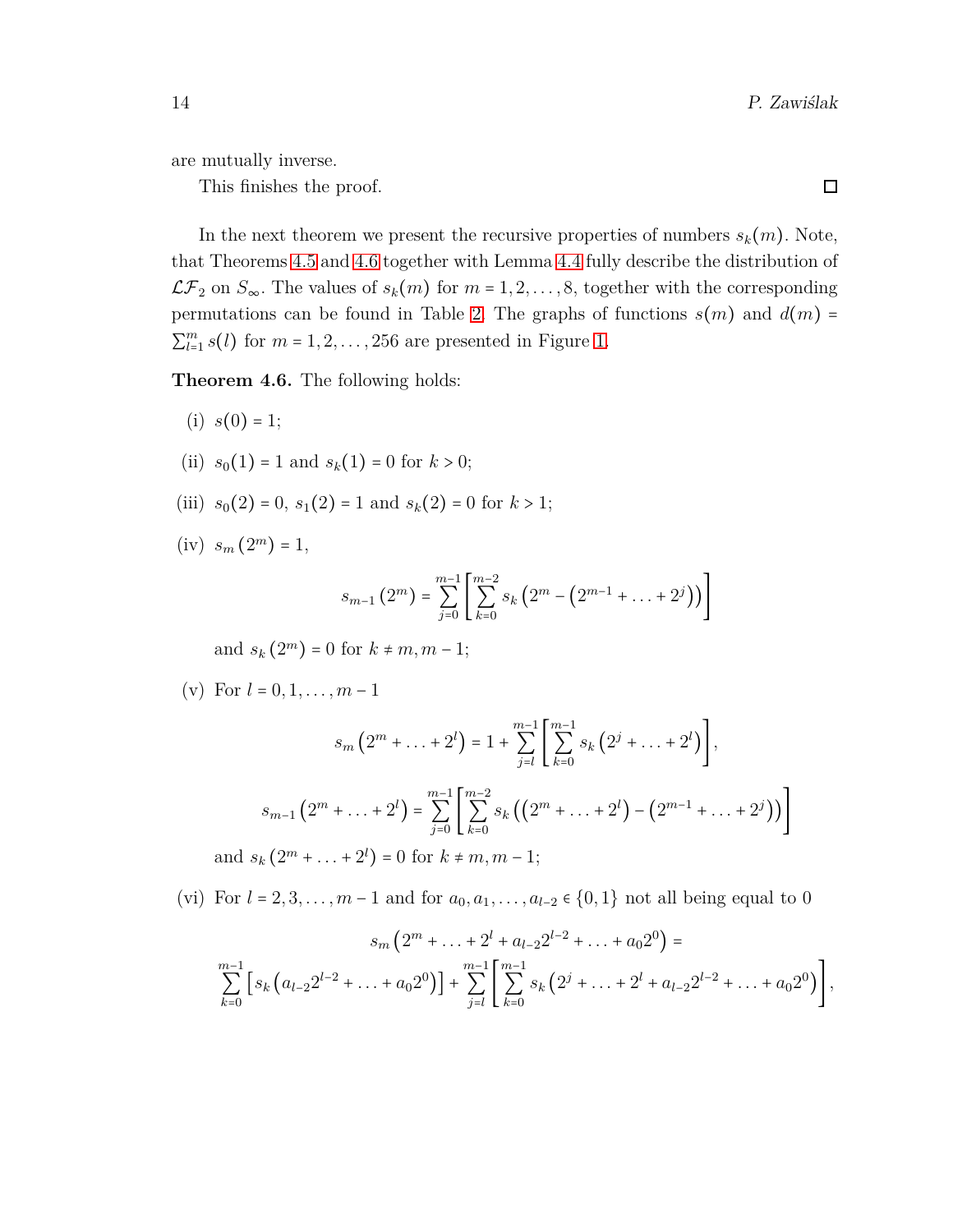$$
s_{m-1} (2^m + \dots + 2^l + a_{l-2} 2^{l-2} + \dots + a_0 2^0) =
$$
  
= 
$$
\sum_{j=0}^{m-1} \left[ \sum_{k=0}^{m-2} s_k ((2^m + \dots + 2^l + a_{l-2} 2^{l-2} + \dots + a_0 2^0) - (2^{m-1} + \dots + 2^j)) \right]
$$
  
and 
$$
s_k (2^m + \dots + 2^l + a_{l-2} 2^{l-2} + \dots + a_0 2^0) = 0 \text{ for } k \neq m, m-1;
$$

<span id="page-14-0"></span>(vii) For  $m > 1$  and for  $a_0, a_1, \ldots, a_{m-2} \in \{0, 1\}$  not all being equal to 0

$$
s_m\left(2^m + a_{m-2}2^{m-2} + \ldots + a_02^0\right) = \sum_{k=0}^{m-1} \left[ s_k \left( a_{m-2}2^{m-2} + \ldots + a_02^0 \right) \right],
$$

$$
s_{m-1} \left( 2^m + a_{m-2} 2^{m-2} + \dots + a_0 2^0 \right) =
$$
  
= 
$$
\sum_{j=0}^{m-1} \left[ \sum_{k=0}^{m-2} s_k \left( \left( 2^m + a_{m-2} 2^{m-2} + \dots + a_0 2^0 \right) - \left( 2^{m-1} + \dots + 2^j \right) \right) \right]
$$
  
and 
$$
s_k \left( 2^m + a_{m-2} 2^{m-2} + \dots + a_0 2^0 \right) = 0 \text{ for } k \neq m, m-1.
$$

*Proof.* [\(i\)](#page-13-1) follows the definition of *s*.

[\(ii\)](#page-13-2) and [\(iii\)](#page-13-3) follows the equations  $S_0(1) = \{(0,0)\}\$  and  $S_1(2) = \{(1,0)\}\$  respectively, as well as Lemma [4.4.](#page-11-1)

[\(iv\)](#page-13-4) There are three cases to consider when determining  $S_k(2^m)$ , namely  $k = m$ ,  $k = m - 1$  and  $k \neq m, m - 1$ .

(a)  $S_m(2^m) = \{(m, 0)\}\text{, hence } s_m(2^m) = 1.$ 

(b) Consider first an element

$$
((m_1,l_1),(m_2,l_2),\ldots,(m_t,l_t))\in S_{m-1}(2^m)
$$

Therefore  $m_1 = m - 1$ . Putting  $j = m - 1 - l_1$  we get  $m - 1 \ge j \ge 0$ . And since

$$
2^m > \sum_{i=j}^{m-1} 2^i = \sum_{p=0}^{l_1} 2^{(m-1)-p} = \sum_{p=0}^{l_1} 2^{m_1-p}
$$

one must have  $t > 1$ . Therefore (note that  $m_2 \le m - 2$ )

$$
((m_2, l_2), \ldots, (m_t, l_t)) \in \bigcup_{k=0}^{m-2} S_k \left(2^m - \left(\sum_{p=0}^{l_1} 2^{m_1-p}\right)\right) = \bigcup_{k=0}^{m-2} S_k \left(2^m - \left(2^{m-1} + \ldots + 2^j\right)\right)
$$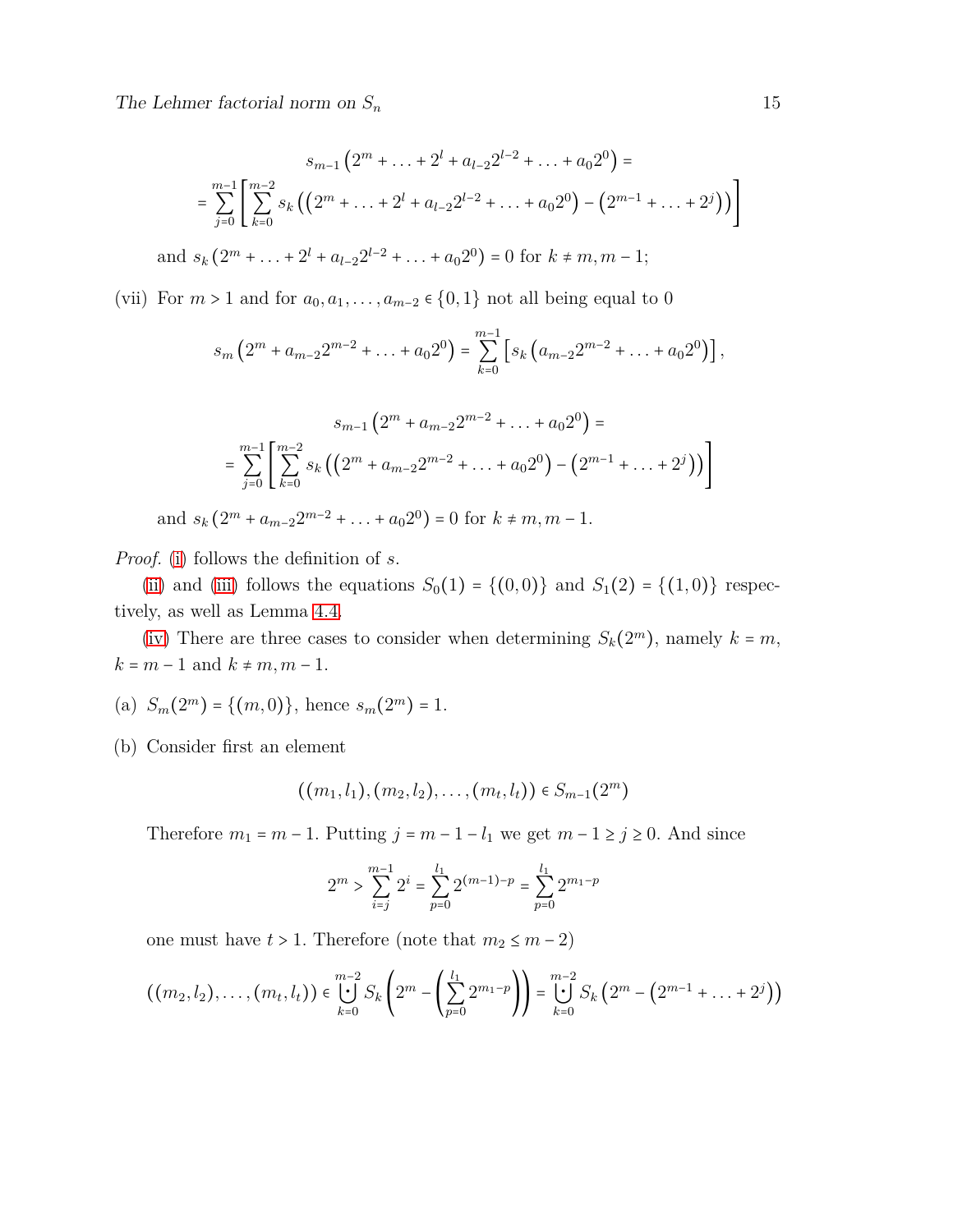Conversely, for every  $j = 0, 1, \ldots, m - 1$  an element

$$
((m_2, l_2),..., (m_t, l_t)) \in \bigcup_{k=0}^{m-2} S_k (2^m - (2^{m-1} + ... + 2^j))
$$

determines

$$
((m-1, m-1-j), (m_2, l_2), \ldots, (m_t, l_t)) \in S_{m-1}(2^m)
$$

- (c) The equality  $s_k(2^m) = 0$  for  $k \neq m, m-1$  follows Lemma [4.4.](#page-11-1)
- [\(v\)](#page-13-5) There are three cases to consider when determining  $S_k(2^m + \ldots + 2^l)$ , namely  $k = m, k = m - 1$  and  $k \neq m, m - 1$ .
- (a) Consider first an element

$$
((m_1, l_1), (m_2, l_2), \ldots, (m_t, l_t)) \in S_m(2^m + \ldots + 2^l)
$$

If  $t = 1$ , then  $(m_1, l_1) = (m, m - l)$ .

Otherwise  $l_1 < m - l$ . To see this note that for  $l_1 \ge m - l$  we have

$$
[2m + ... + 2m-l1] + [2m2 + ... + 2m2-l2] \ge [2m + ... + 2l] + [2m2] > 2m + ... + 2l
$$

hence

$$
((m_1, l_1), (m_2, l_2), \ldots, (m_t, l_t)) \notin S_m(2^m + \ldots + 2^l)
$$

Let  $j = m - 1 - l_1$  (in particular  $m - 1 \ge j > l - 1$ ). Now

$$
2^{m} + \ldots + 2^{l} > \sum_{i=j+1}^{m} 2^{i} = \sum_{p=0}^{l_1} 2^{m-p} = \sum_{p=0}^{l_1} 2^{m_1-p}
$$

and therefore (since  $m_2 \leq m-1$ )

$$
((m_2, l_2), \ldots, (m_t, l_t)) \in \bigcup_{k=0}^{m-1} S_k \left( \left(2^m + \ldots + 2^l\right) - \sum_{p=0}^{l_1} 2^{m_1-p} \right) = \bigcup_{k=0}^{m-1} S_k \left( 2^j + \ldots + 2^l \right)
$$

Conversely, for every  $j = l, \ldots, m - 1$  an element

$$
((m_2, l_2),..., (m_t, l_t)) \in \bigcup_{k=0}^{m-1} S_k (2^j + ... + 2^l)
$$

defines

$$
((m,m-1-j),(m_2,l_2),..., (m_t,l_t)) \in S_m(2^m + ... + 2^l)
$$

Together with  $(m, m-l)$  these are all elements of  $S_m(2^m + ... + 2^l)$ .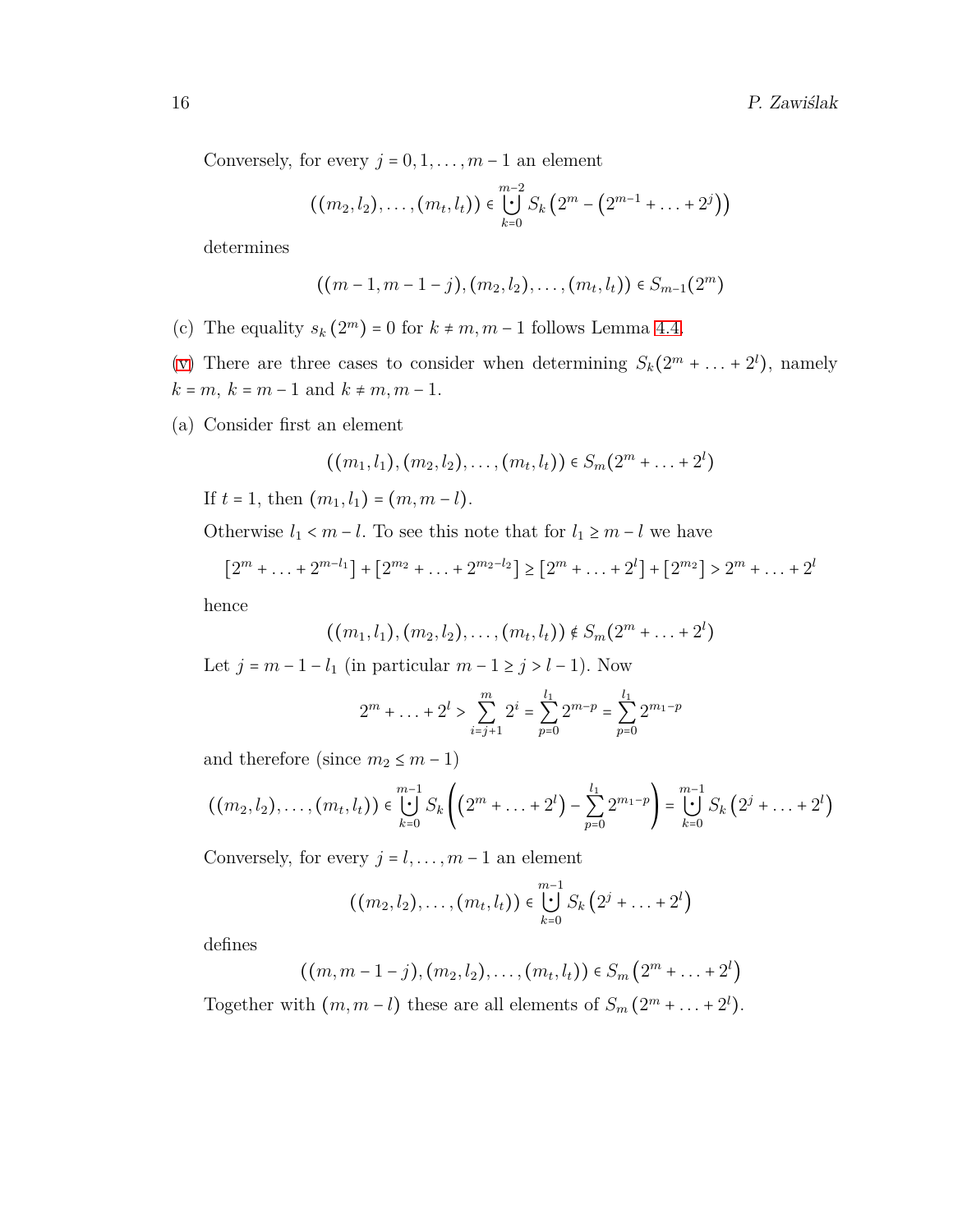The Lehmer factorial norm on  $S_n$  17

(b) Consider first an element

$$
((m_1, l_1), (m_2, l_2), \ldots, (m_t, l_t)) \in S_{m-1}(2^m + \ldots + 2^l)
$$

Therefore  $m_1 = m - 1$ . Putting  $j = m - 1 - l_1$  we get  $m - 1 \ge j \ge 0$ . Since

$$
2^{m} + \ldots + 2^{l} > \sum_{i=j}^{m-1} 2^{i} = \sum_{p=0}^{l_1} 2^{(m-1)-p} = \sum_{p=0}^{l_1} 2^{m_1-p}
$$

it follows that  $t > 1$ . Therefore (note that  $m_2 \le m - 2$ )

$$
((m_2, l_2), \ldots, (m_t, l_t)) \in \bigcup_{k=0}^{m-2} S_k \left( \left( 2^m + \ldots + 2^l \right) - \left( \sum_{p=0}^{l_1} 2^{m_1 - p} \right) \right) =
$$
  
= 
$$
\bigcup_{k=0}^{m-2} S_k \left( \left( 2^m + \ldots + 2^l \right) - \left( 2^{m-1} + \ldots + 2^j \right) \right)
$$

Conversely, for every  $j = 0, 1, \ldots, m - 1$ , an element

$$
((m_2, l_2),..., (m_t, l_t)) \in \bigcup_{k=0}^{m-2} S_k ((2^m + ... + 2^l) - (2^{m-1} + ... + 2^j))
$$

determines

$$
((m-1, m-1-j), (m_2, l_2), \ldots, (m_t, l_t)) \in S_{m-1}(2^m + \ldots + 2^l)
$$

(c) The equality  $s_k (2^m + ... + 2^l) = 0$  for  $k \neq m, m - 1$  follows Lemma [4.4.](#page-11-1)

[\(vi\)](#page-13-6) There are three cases to consider when determining  $S_k(2^m + ... + 2^l + a_{l-2}2^{l-2} + ...)$ ... +  $a_0 2^0$ , namely  $k = m$ ,  $k = m - 1$  and  $k \neq m, m - 1$ .

(a) Consider first an element

$$
((m_1, l_1), (m_2, l_2), \ldots, (m_t, l_t)) \in S_m(2^m + \ldots + 2^l + a_{l-2}2^{l-2} + \ldots + a_0 2^0)
$$

For  $l_1 > m - l$  we have

$$
2^{m} + \ldots + 2^{m-l_1} \ge 2^{m} + \ldots + 2^{l} + 2^{l-1} > 2^{m} + \ldots + 2^{l} + a_{l-2}2^{l-2} + \ldots + a_0 2^2
$$

and therefore

$$
((m_1, l_1), (m_2, l_2), \ldots, (m_t, l_t)) \notin S_m(2^m + \ldots + 2^l + a_{l-2}2^{l-2} + \ldots + a_0 2^0)
$$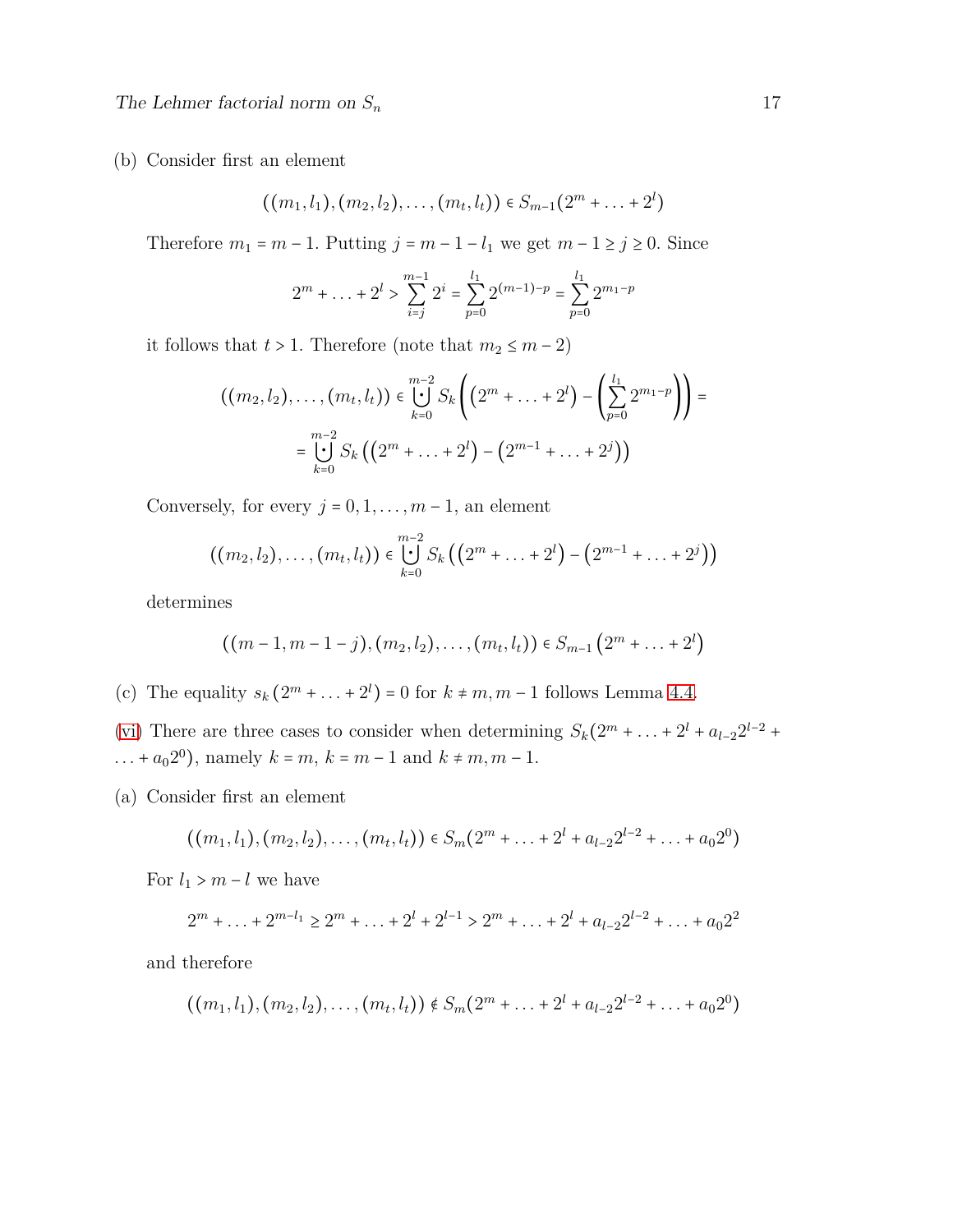hence  $l_1 \leq m - l$ . And since

$$
\sum_{p=0}^{l_1} 2^{m_1-p} \le \sum_{p=0}^{m-l} 2^{m_1-p} = \sum_{p=0}^{m-l} 2^{m-p} < 2^m + \dots + 2^l + a_{l-2} 2^{l-2} + \dots + a_0 2^0
$$

it follows that  $t > 1$ .

If  $l_1=m-l,$  then

$$
\sum_{p=0}^{l_1} 2^{m_1-p} = 2^m + \ldots + 2^l
$$

and therefore (since  $m_2 \leq m-1$ )

$$
((m_2, l_2),..., (m_t, l_t)) \in \bigcup_{k=0}^{m-1} S_k (a_{l-2}2^{l-2} + ... + a_0 2^0)
$$

If  $l_1$  <  $m$  −  $l$ , putting  $j$  =  $m$  −  $1$  −  $l_1$  we get  $l ≤ j ≤ m - 1$ . In this case

$$
\sum_{p=0}^{l_1} 2^{m_1-p} = \sum_{p=0}^{m-1-j} 2^{m-p} = 2^m + \dots + 2^{j+1}
$$

thus (since  $m_2 \le m - 1$ )

$$
((m_2, l_2),..., (m_t, l_t)) \in \bigcup_{k=0}^{m-1} S_k (2^j + ... + 2^l + a_{l-2} 2^{l-2} + ... + a_0 2^0)
$$

Conversely, an element

$$
((m_2, l_2),..., (m_t, l_t)) \in \bigcup_{k=0}^{m-1} S_k (a_{l-2}2^{l-2} + ... + a_0 2^0)
$$

determines

$$
((m, m-l), (m_2, l_2),..., (m_t, l_t)) \in S_m(2^m + ... + 2^l + a_{l-2}2^{l-2} + ... + a_0 2^0)
$$

and, for  $j = l, \ldots, m - 1$ , an element

$$
((m_2, l_2),..., (m_t, l_t)) \in \bigcup_{k=0}^{m-1} S_k (2^j + ... + 2^l + a_{l-2} 2^{l-2} + ... + a_0 2^0)
$$

determines

$$
((m,m-1-j),(m_2,l_2),..., (m_t,l_t)) \in S_m(2^m+...+2^l+a_{l-2}2^{l-2}+...+a_02^0)
$$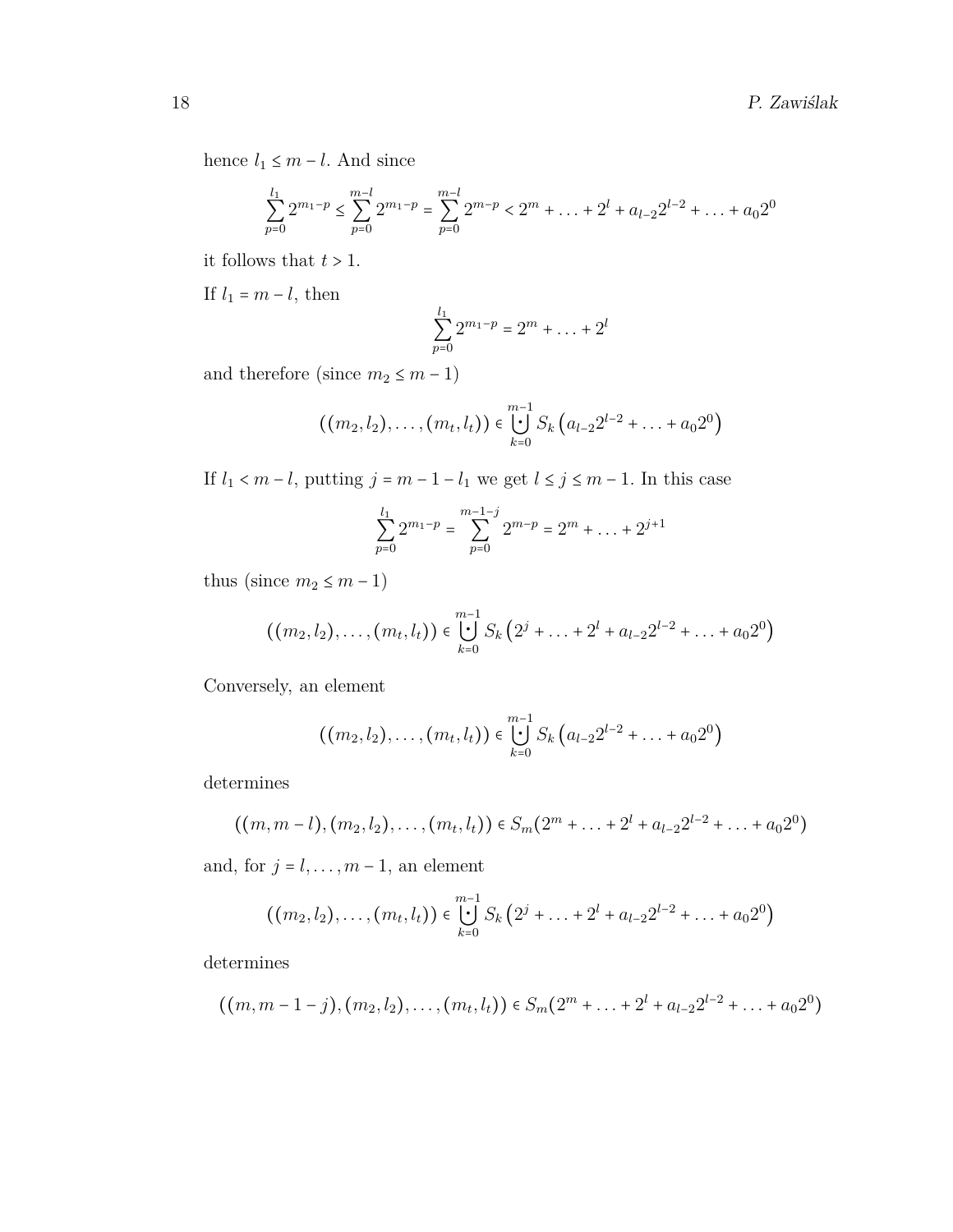(b) Consider first an element

$$
((m_1, l_1), (m_2, l_2), \ldots, (m_t, l_t)) \in S_{m-1}(2^m + \ldots + 2^l + a_{l-2}2^{l-2} + \ldots + a_0 2^0)
$$

Since  $m_1 = m - 1$ , we get  $l_1 \leq m - 1$ . Therefore

$$
\sum_{p=0}^{l_1} 2^{m_1-p} \le \sum_{p=0}^{m-1} 2^{m-1-p} < 2^m < 2^m + \dots + 2^l + a_{l-2} 2^{l-2} + \dots + a_0 2^0
$$

and hence  $t > 1$ . Putting  $j = m_1 - l_1$  we get  $0 \le j \le m - 1$ . Now

$$
\sum_{p=0}^{l_1} 2^{m_1-p} = \sum_{p=0}^{m-1-j} 2^{m-1-p} = 2^{m-1} + \dots + 2^j
$$

and therefore (since  $m_2 \leq m-2$ )

$$
((m_2, l_2),..., (m_t, l_t)) \in \bigcup_{k=1}^{m-2} S_k ((2^m + ... + 2^l + a_{l-2}2^{l-2} + ... + a_0 2^0) - (2^{m-1} + ... + 2^j))
$$

Conversely, for every  $j = 0, 1, \ldots, k - 1$  an element

$$
((m_2, l_2),..., (m_t, l_t)) \in \bigcup_{k=0}^{m-2} S_k ((2^m + ... + 2^l + a_{l-2}2^{l-2} + ... + a_0 2^0) - (2^{m-1} + ... + 2^j))
$$

determines

$$
((m-1, m-1-j), (m_2, l_2), ..., (m_t, l_t)) \in S_{m-1}(2^m + ... + 2^l + a_{l-2}2^{l-2} + ... + a_0 2^0)
$$

(c) The equality  $s_k(2^m + ... + 2^l + a_{l-2}2^{l-2} + ... + a_02^0) = 0$  for  $k \neq m, m-1$  follows Lemma [4.4.](#page-11-1)

[\(vii\)](#page-14-0) There are three cases to consider when determining  $S_k(2^m+a_{m-2}2^{m-2}+\ldots+a_02^0)$ , namely  $k = m$ ,  $k = m - 1$  and  $k \neq m, m - 1$ .

(a) Consider first an element

$$
((m_1, l_1), (m_2, l_2), \ldots, (m_t, l_t)) \in S_m(2^m + a_{m-2}2^{m-2} + \ldots + a_0 2^0)
$$

For  $l_1 > 0$  we have

$$
\sum_{p=0}^{l_1} 2^{m_1-p} \ge 2^m + 2^{m-1} > 2^m + a_{m-2}2^{m-2} + \dots + a_0 2^0
$$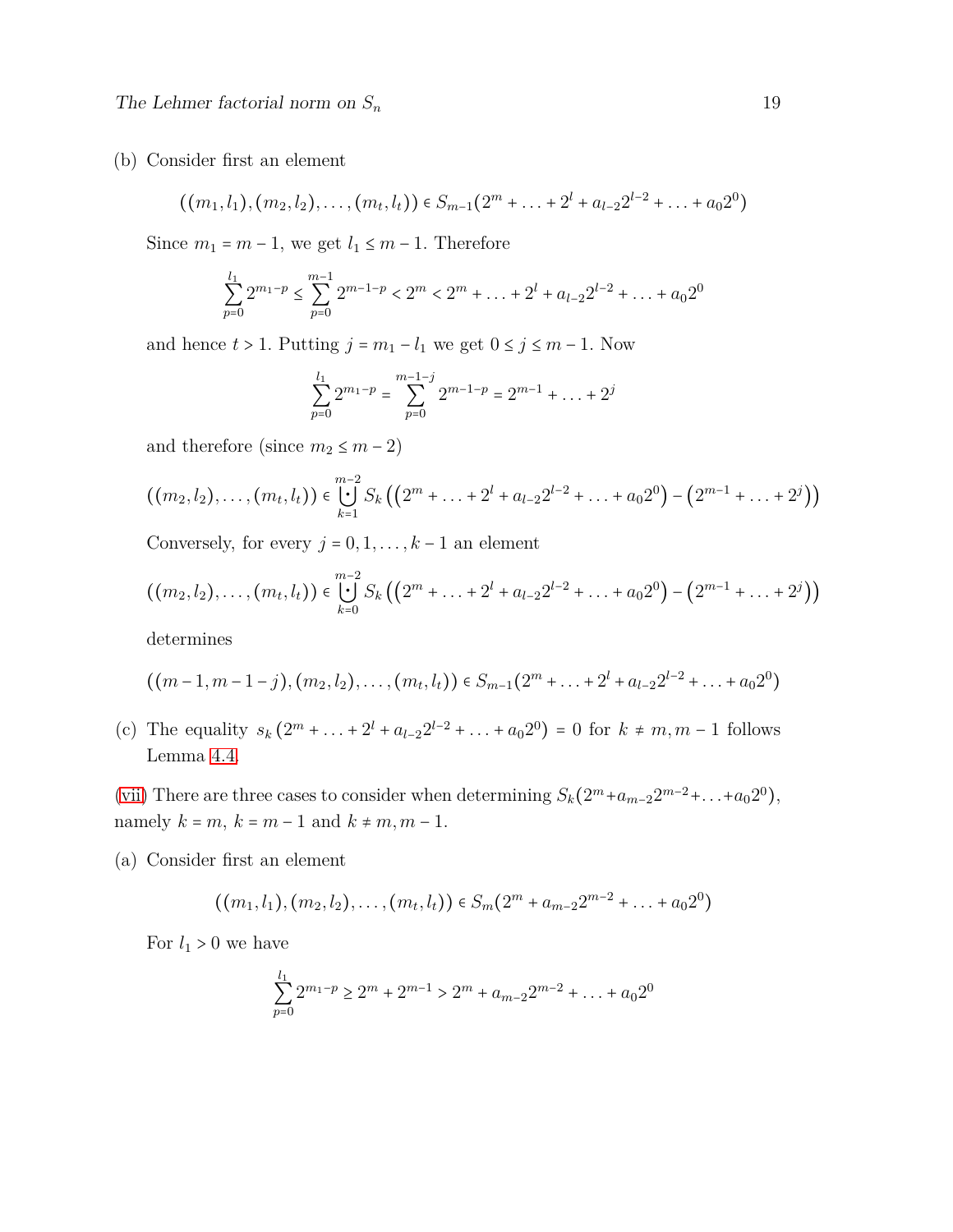and therefore

$$
((m_1, l_1), (m_2, l_2), \ldots, (m_t, l_t)) \notin S_m(2^m + a_{m-2}2^{m-2} + \ldots + a_02^0)
$$

hence  $l_1=0$  and  $t>1.$  Therefore (since  $m_2 < m)$ 

$$
((m_2, l_2),..., (m_t, l_t)) \in \bigcup_{k=0}^{m-1} S_k(a_{l-2}2^{l-2}+...+a_02^0)
$$

Conversely, an element

$$
((m_2, l_2),..., (m_t, l_t)) \in \bigcup_{k=0}^{m-1} S_k(a_{m-2}2^{m-2}+...+a_02^0)
$$

determines

$$
((m,0),(m_2,l_2),..., (m_t,l_t)) \in S_m(2^m + a_{m-2}2^{m-2} + ... + a_02^0)
$$

(b) Consider first an element

$$
((m_1, l_1), (m_2, l_2), \ldots, (m_t, l_t)) \in S_{m-1}(2^m + a_{m-2}2^{m-2} + \ldots + a_0 2^0)
$$

Since  $m_1 = m - 1$ , we get  $l_1 \leq m - 1$ . Therefore

$$
\sum_{p=0}^{l_1} 2^{m_1-p} \le \sum_{p=0}^{m-1} 2^{m-1-p} < 2^m < 2^m + a_{m-2} 2^{m-2} + \dots + a_0 2^0
$$

and hence  $t > 1$ . Putting  $j = m_1 - l_1$  we get  $0 \le j \le m - 1$ . Now

$$
\sum_{p=0}^{l_1} 2^{m_1-p} = \sum_{p=0}^{m-1-j} 2^{m-1-p} = 2^{m-1} + \dots + 2^j
$$

and therefore (since  $m_2 \leq m-2)$ 

$$
((m_2, l_2),..., (m_t, l_t)) \in \bigcup_{k=1}^{m-2} S_k ((2^m + a_{m-2}2^{m-2} + ... + a_0 2^0) - (2^{m-1} + ... + 2^j))
$$

Conversely, for every  $j = 0, 1, \ldots, k - 1$ , an element

$$
((m_2, l_2),..., (m_t, l_t)) \in \bigcup_{k=0}^{m-2} S_k ((2^m + a_{m-2}2^{m-2} + ... + a_0 2^0) - (2^{m-1} + ... + 2^j))
$$

determines

$$
((m-1, m-1-j), (m_2, l_2), \ldots, (m_t, l_t)) \in S_{m-1}(2^m + a_{m-2}2^{m-2} + \ldots + a_0 2^0)
$$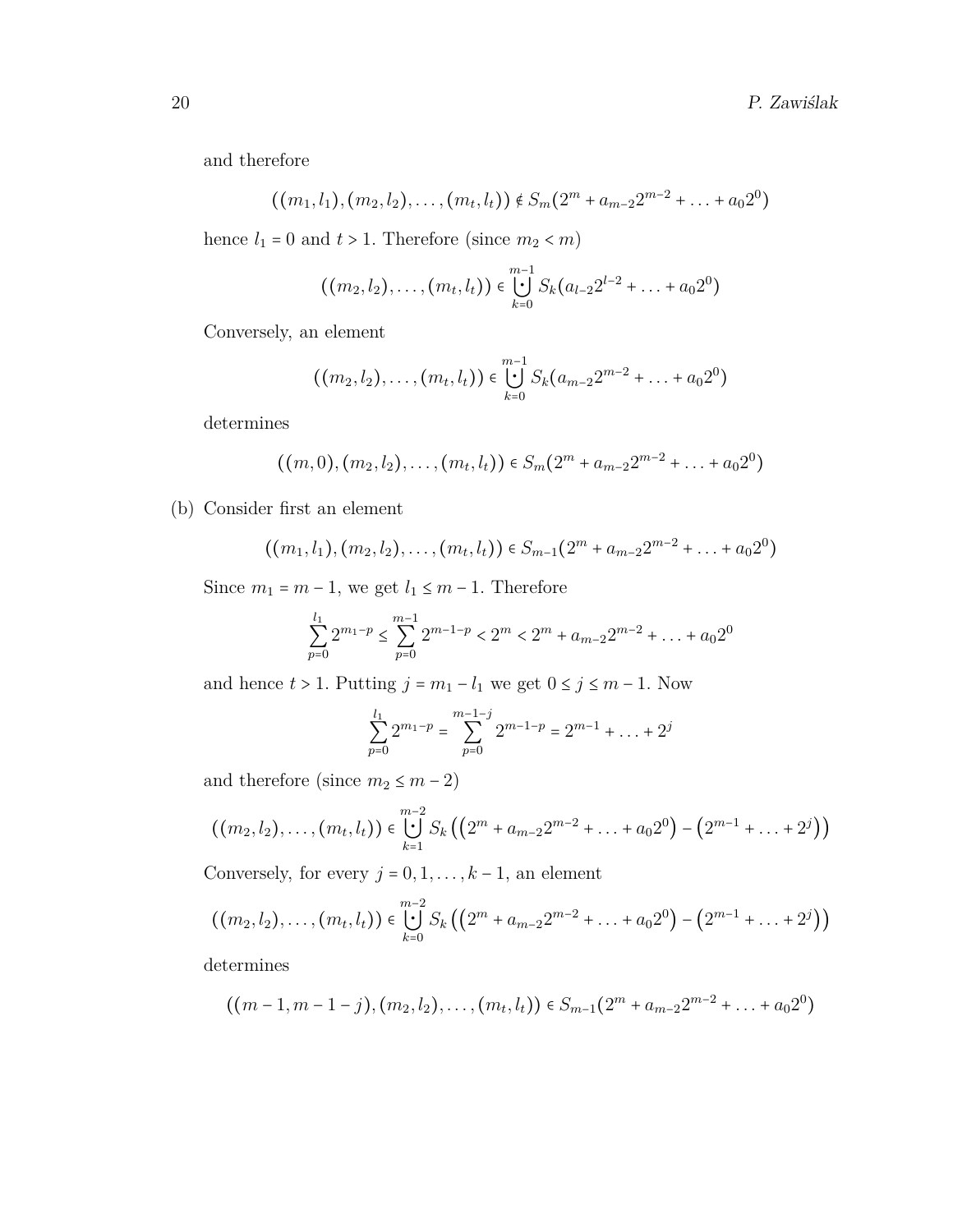(c) The equality  $s_k (2^m + a_{m-2}2^{m-2} + ... + a_0 2^0) = 0$  for  $k \neq m, m-1$  follows Lemma [4.4.](#page-11-1)

This finishes the proof.

#### **Acknowledgements**

The author is grateful to K. Majcher for the proof of Theorem [4.1,](#page-9-1) to P. Józiak for the improvement of the proof of Theorem [3.6](#page-6-2) [\(vi\)](#page-6-7) as well as for carefully reading of this paper, and to J. Gismatullin for inspiring converations.

Last, but not least, the author wants to thank his whife for her strong and loving support as well as for her inspiring *"try to think nonstandard"*.

All calculations were performed with R 4.0.3 ([\[RPackage\]](#page-22-9)).

During the work on this paper the author was partially supported by the SGH fund KAE/S21 and by the NCN fund UMO-2018/31/B/HS4/01005.

#### **References**

- <span id="page-20-5"></span>[C] P.J. Cameron, *Metric and Topological Aspects of the Symmetric Group of Countable Degree*, Europ. J. Combinatorics 17, pp. 135 – 142 (1996).
- <span id="page-20-4"></span>[CSZ] R. J. Clarke, E. Steingrímsson and J. Zeng, *New Euler-Mahonian statistics on permutations and words*, Adv. in Appl. Math. 18, 237–270, (1997).
- <span id="page-20-1"></span>[DH] M. Deza and T. Huang, *Metrics on Permutations, a Survey*, J. Combin. Inform. System Sci. 23, pp. 173-185, (1998).
- <span id="page-20-0"></span>[DG] P. Diaconis and R. L. Graham, *Spearman's footrule as a measure of disarray*, J. Royal. Stat. Soc. Ser. B 39, pp. 262-268, (1977).
- <span id="page-20-2"></span>[FSS] S. Fischer, A. Schumann and A. Schnurr, *Ordinal pattern dependence between hydrological time series*. J. Hydrol. 548, pp. 536–551, (2017).
- <span id="page-20-3"></span>[FZ] D. Foata and D. Zeilberger, *Denert's permutation statistic is indeed Euler-Mahonian*, Studies in Appl. Math. 83, pp. 31-59, (1990).

 $\Box$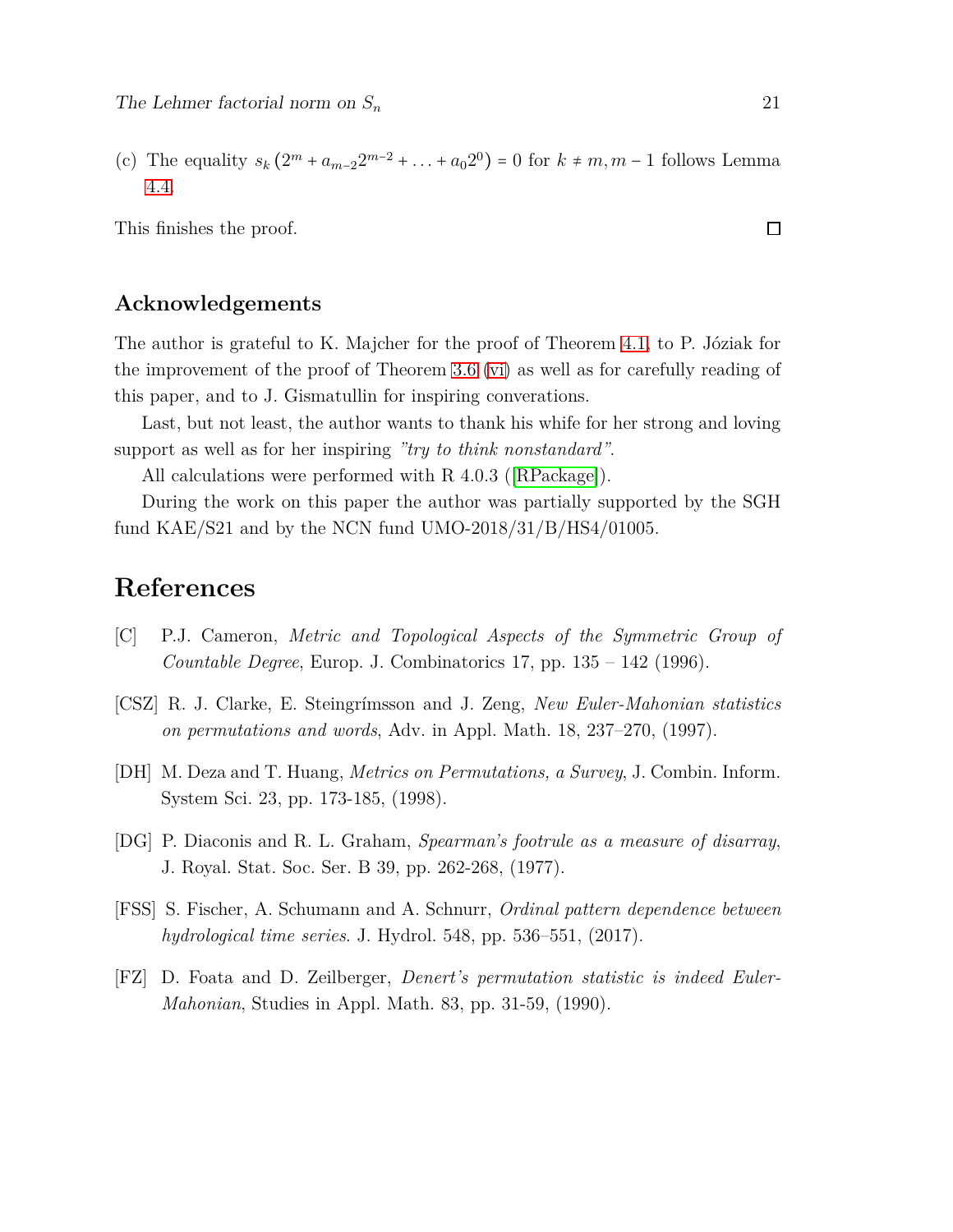- <span id="page-21-7"></span>[GMZ] J. Gismatullin, K. Majcher and M.Ziegler, *New compactness theorem for metric ultraproducts and simplicity*, 7 October 2020, [arXiv:2010.03394v](http://arxiv.org/abs/2010.03394)1.
- <span id="page-21-8"></span>[G] D. Grinberg, *Notes on the combinatorial fundamentals of algebra*; 10 January 2019, [arXiv:2008.09862v](http://arxiv.org/abs/2008.09862)1.
- <span id="page-21-1"></span>[KW] K. Keller and K. Wittfeld, *Distances of time series components by means of symbolic dynamics*, Internat. J. Bifur. Chaos 14, pp. 693–703, (2004).
- <span id="page-21-0"></span>[K] M. Kendall, *A new measure of rank correlation*, Biometrika 30 (1–2), pp. 81–89, (1938).
- <span id="page-21-4"></span>[KV] R. Kumar and S. Vassilvitskii, *Generalized distances between rankings*, in: Proc. 19th Int. Conf. World Wide Web (M. Rappa, P. Jones, J. Freire and S. Chakrabarti Eds.), ACM, New York, pp. 571–580, (2010).
- <span id="page-21-5"></span>[LY1] P.H. Lee and P.L.H. Yu, *Distance-based tree models for ranking data*, Comput. Statist. Data Anal. 54 (6), pp. 1672–1682, (2010).
- <span id="page-21-6"></span>[LY2] P.H. Lee and P.L.H. Yu, *Mixtures of weighted distance-based models for ranking data with applications in political studies*, Comput. Statist. Data Anal. 56 (8), pp. 2486–2500, (2012).
- <span id="page-21-9"></span>[L1] D.E. Lehmer, *Teaching combinatorial tricks to a computer*, in: Combinatorial Analysis: Proceedings of Symposia in Applied Mathematics Volume X (R. Bellman and M. Hall Jr Eds.), Amer. Math. Soc., Providence, pp. 179-193, (1960).
- <span id="page-21-10"></span>[L2] D.E. Lehmer, *The machine tools of combinatorics*, in: Applied Combinatorial Mathematics (E.F. Beckenbach Ed.), Wiley, New York, pp. 5–31, (1964).
- <span id="page-21-2"></span>[LH] C. Liu and J. Han *Failure proximity: a fault localization-based approach*, inn: Proceedings of the 14th ACM SIGSOFT international symposium on Foundations of software engineering, Association for Computing Machinery, New York, pp. 46–56, (2006).
- <span id="page-21-3"></span>[LZH] C. Liu, X. Zhang and J. Han, *A systematic study of failure proximity*, IEEE Trans. on Softw. Eng. 34 (6), pp. 826–843, (2008).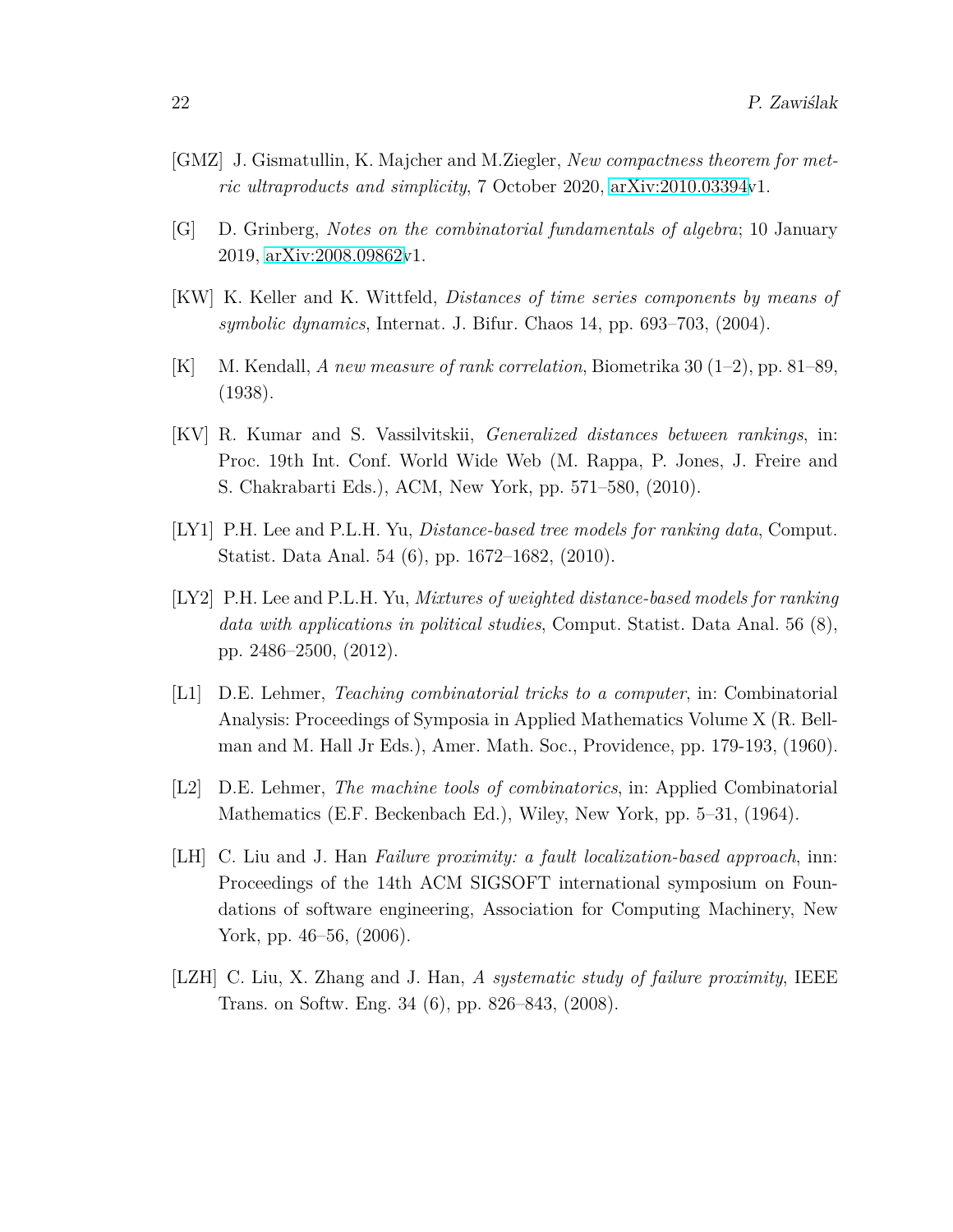- <span id="page-22-5"></span>[M] P.A. MacMahon, *The indices of permutations and the derivation therefrom of functions of a singlevariable associated with the permutations of any assemblage of objects*, Amer. J. Math. 35, 281–322 (1913).
- <span id="page-22-3"></span>[PP] A.B. Piek and E. Petrov, *On a Weighted Generalization of Kendall's Tau Distance*, Ann. Comb. 25, pp. 33–50, (2021).
- <span id="page-22-1"></span>[QDRL] G. Ouyang, C. Dang, D.A. Richards and X. Li, *Ordinal pattern based similarity analysis for eeg recordings*, Clin. Neurophysiol. 121 (5), pp. 694–703, (2010).
- <span id="page-22-9"></span>[RPackage] R Core Team, *R: A language and environment for statistical computing*; Home page:<http://www.R-project.org/>
- <span id="page-22-4"></span>[R] O. Rodriguez, *Note sur les inversions, ou dérangements produits dans les permutations*, J. de Math. 4, pp. 236–240 (1839).
- <span id="page-22-6"></span>[SS] R. Simion and D. Stanton, *Octabasic Laguerre polynomials and permutation statistics*, J. Comput. Appl. Math. 68, 297–329 (1996).
- <span id="page-22-0"></span>[S] C. Spearman, *The proof and measurement of association between two things*, Amer. J. of Psych. 15 (1), pp. 72–101, (1904).
- <span id="page-22-7"></span>[TW] A. Thom and J. S. Wilson, *Metric ultraproducts of finite simple groups*, C. R. Math. Acad. Sci. Paris 352, pp. 463–466, (2014).
- <span id="page-22-2"></span>[WSSC] L. Wang, P. Shang, W. Shi and X. Cui, *Dissimilarity measure based on ordinal pattern for physiological signals* Commun. Nonlinear Sci. Numer. Simul. 37, pp. 115–124, (2016).
- <span id="page-22-8"></span>[W] J.S. Wilson, *Metric ultraproducts of classical groups*, Arch. Math. 109, pp. 407–412, (2017).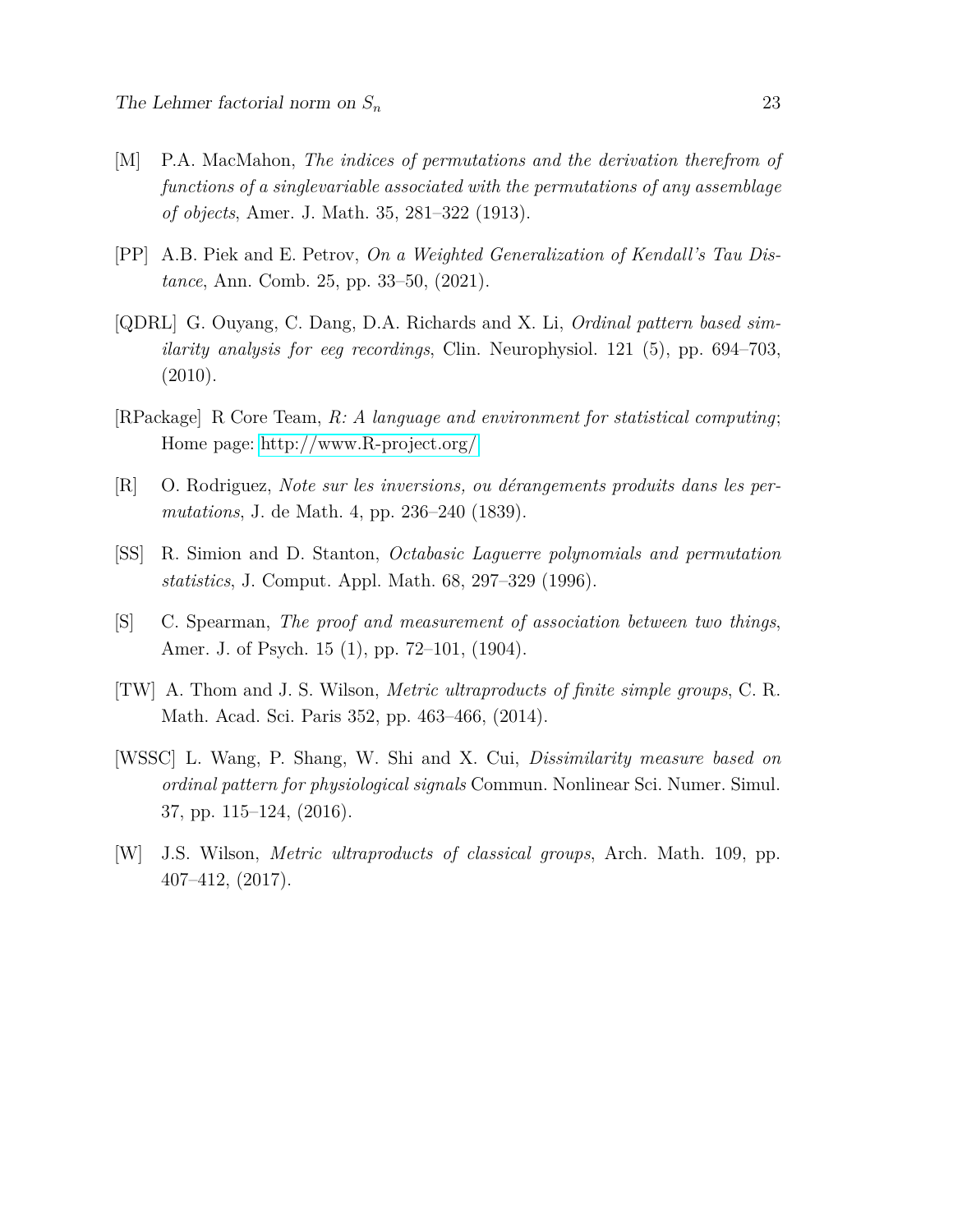<span id="page-23-0"></span>

| $n_{\text{lex}}(\sigma)$ |         | $lc( \sigma)$ | $\mathcal{LF}_2(\sigma)$ | $n_{\text{lex}}(\sigma)$ in the factorial number system representation |
|--------------------------|---------|---------------|--------------------------|------------------------------------------------------------------------|
|                          | 1, 2, 3 | [0,0,0]       |                          | $0 = 0 \cdot 2! + 0 \cdot 1! + 0 \cdot 0!$                             |
|                          | (1,3,2) | [0, 1, 0]     |                          | $1 = 0 \cdot 2! + 1 \cdot 1! + 0 \cdot 0!$                             |
|                          | (2,1,3) | [1,0,0]       | റ                        | $2 = 1 \cdot 2! + 0 \cdot 1! + 0 \cdot 0!$                             |
|                          | (2,3,1) | [1,1,0]       |                          | $3 = 1 \cdot 2! + 1 \cdot 1! + 0 \cdot 0!$                             |
|                          | (3,1,2) | [2,0,0]       |                          | $4 = 2 \cdot 2! + 0 \cdot 1! + 0 \cdot 0!$                             |
|                          |         | 2,1,0         |                          | $5 = 2 \cdot 2! + 1 \cdot 1! + 0 \cdot 0!$                             |

Table 1: The Lehmer factorial norm on *S*<sup>3</sup>

Table 2: The elements of  $\mathfrak{S}_k(m)$ 

<span id="page-23-1"></span>

| m              | decomposition of $m$                           | $lc(\sigma)$       | $((m_1, l_1), \ldots, (m_t, l_t))$ | element of          |
|----------------|------------------------------------------------|--------------------|------------------------------------|---------------------|
| 1              | $1 = [2^0]$                                    | $\left[1,0\right]$ | (0,0)                              | $S_0(1)$            |
| $\overline{2}$ | $2=[2^1]$                                      | [1, 0, 0]          | (1,0)                              | $S_1(2)$            |
| 3              | $3 = [2^1] + [2^0]$                            | [1, 1, 0]          | ((1,0),(0,0))                      | $S_1(3)$            |
| 3              | $3 = [2^1 + 2^0]$                              | [2,0,0]            | (1,1)                              | $S_1(3)$            |
| $\overline{4}$ | $4 = [2^1 + 2^0] + [2^0]$                      | [2,1,0]            | ((1,1),(0,0))                      | $S_1(4)$            |
| $\overline{4}$ | $4=[2^2]$                                      | [1,0,0,0]          | (2,0)                              | $\overline{S}_2(4)$ |
| 5              | $\lceil 2^0 \rceil$<br>$5 =$<br>$ 2^2 $<br>$+$ | [1,0,1,0]          | ((2,0),(0,0))                      | $S_2(5)$            |
| 6              | $6 =  2^2  +  2^1 $                            | [1, 1, 0, 0]       | ((2,0),(1,0))                      | $S_2(6)$            |
| 6              | $6 = [2^2 + 2^1]$                              | [2,0,0,0]          | (2,1)                              | $S_2(6)$            |
| 7              | $7 = \lfloor 2^2 \rfloor$<br>$+[2^1]+[2^0]$    | [1, 1, 1, 0]       | ((2,0),(1,0),(0,0))                | $S_2(7)$            |
| $\overline{7}$ | $[2^2] + [2^1 + 2^0]$<br>$7 =$                 | [1, 2, 0, 0]       | ((2,0),(1,1))                      | $S_2(7)$            |
| 7              | $7 = [2^2 + 2^1] + [2^0]$                      | [2,0,1,0]          | ((2,1),(0,0))                      | $S_2(7)$            |
| $\overline{7}$ | $7 = [2^2 + 2^1 + 2^0]$                        | [3,0,0,0]          | (2, 2)                             | $S_2(7)$            |
| 8              | $8 = [2^2] + [2^1 + 2^0] + [2^0]$              | [1, 2, 1, 0]       | ((2,0),(1,1),<br>(0,0)             | $S_2(8)$            |
| 8              | $8 = [2^2 + 2^1] + [2^1]$                      | [2,1,0,0]          | ((2,1),(1,0))                      | $S_2(8)$            |
| 8              | $8 = [2^2 + 2^1 + 2^0] + [2^0]$                | [3,0,1,0]          | ((2,2),(0,0))                      | $S_2(8)$            |
| 8              | $8 = [2^3]$                                    | [1, 0, 0, 0, 0]    | (3,0)                              | $S_3(8)$            |